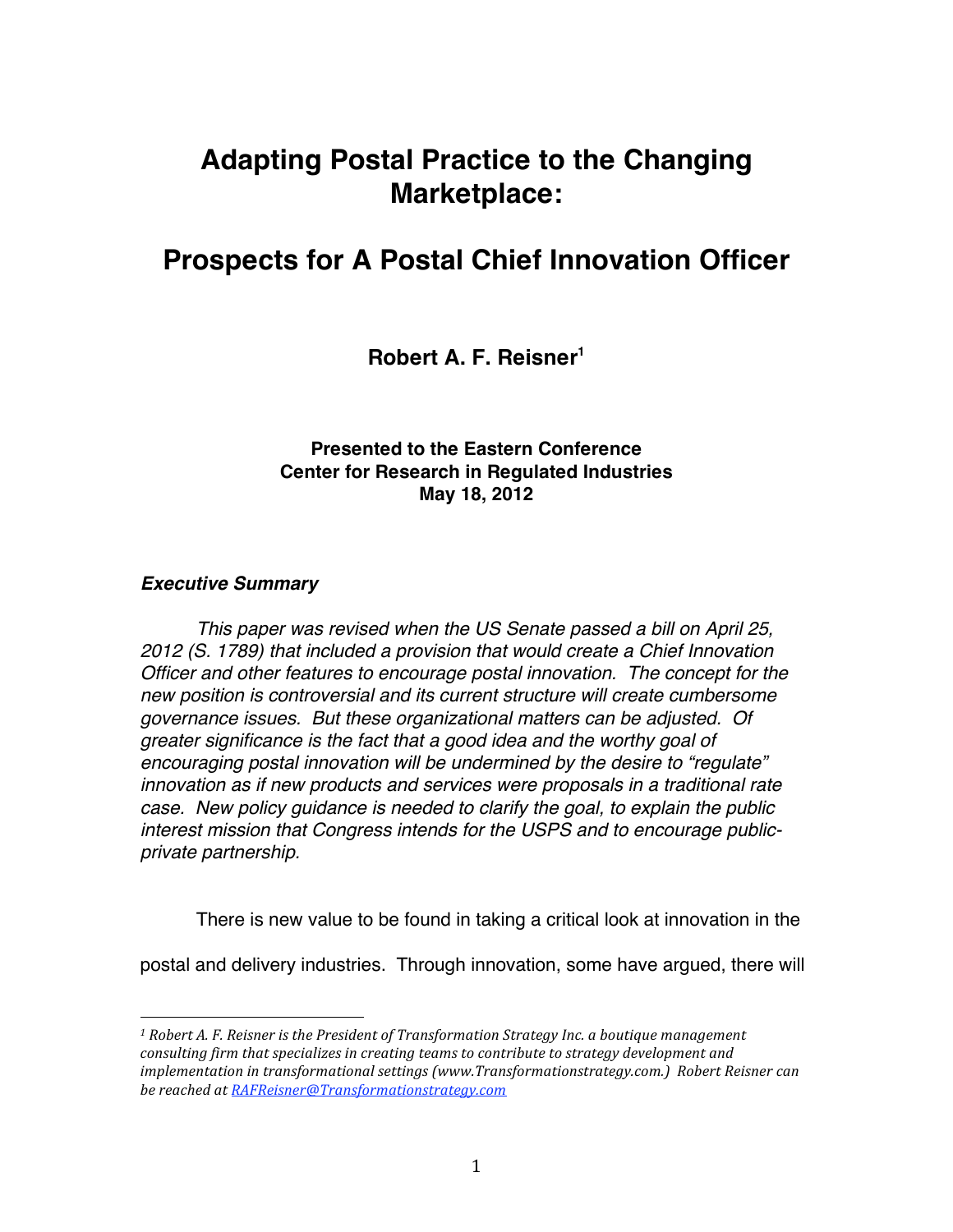be opportunities for new top line growth for a business model that is commonly seen as "broken"<sup>i</sup>. As importantly, innovation offers multiple additional benefits as it promises to make traditional postal services more valued in the modern marketplace and perhaps to slow their decline. And innovation can yield value in reducing costs as well as growing or sustaining revenues. Each of these themes was on display when Postmaster General Patrick R. Donahoe spoke to the recent National Postal Forum in Orlando, FL<sup>ii</sup>.

As this paper discusses, there may soon be even more of a need for an innovation strategy for the USPS as a result of the ongoing debate over Postal Reform. To this point in the recent discussion of Postal Reform, the focus has understandably been on the dire cost consequences of continuing with the status quo. But the Senate reform bill (S. 1789) also introduced a new idea to the discussion, a provision that would create a Chief Innovation Officer (see Figure 1). At this point, there is limited consensus around what such a leader would do<sup>iii</sup>.

This paper was initially intended to address the questions that most private firms with broken business models would be asking – if there is to be a viable American Postal Service, how can the game be changed? What are the best innovation practices and how should the postal industry observe them in adapting to a changing market?

In the course of writing this paper about Innovation, the Senate passed its version of postal reform 2012 (April 25, 2012). This reform bill introduces a number of new initiatives to encourage innovation on the part of the USPS. I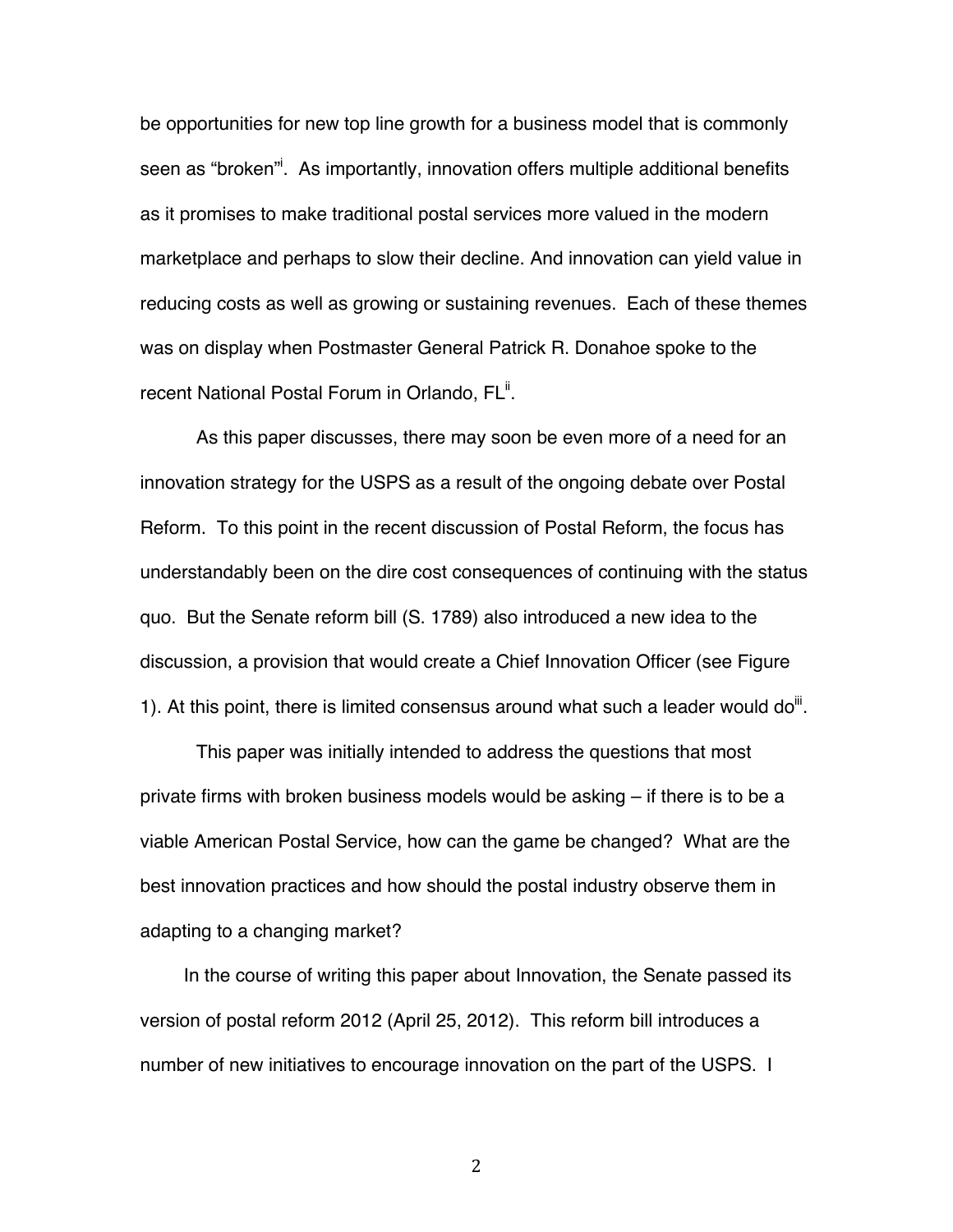have adjusted the paper accordingly to discuss these current issues. The broad

question of "what would the private sector do?" remains in the paper in an edited

form to provide a framework for evaluation for the proposed initiatives.

# **Figure 1 The Chief Innovation Officer And Related Provisions From S. 1789iv** Section 211 Nonpostal Products and Services Permits the USPS to provide nonpostal services  $\triangleright$  Approval for the new service by the PRC if (1) utilizes USPS facilities, (2) consistent with the public interest and demand for service (and from USPS), (3) not create unfair competition with private sector, (4) undertaken in accord with US laws and (5) likely to improve net financial position of the USPS based on market analysis submitted to the PRC and **Congress** Designation of the product as market dominant or competitive or experimental Section 212 Chief Innovation Officer Would lead the development of an innovation strategy Would lead the implementation of plans Would report to Congress annually Section 213 Advisory Commission on Postal Service Solvency and Innovation  $\triangleright$  Responsible for providing strategic guidance on enhancing the long term solvency and to encourage innovative thinking Will consider alternative business models, additional products and services and innovations offered in other countries  $\geq 18$  month blue print for innovation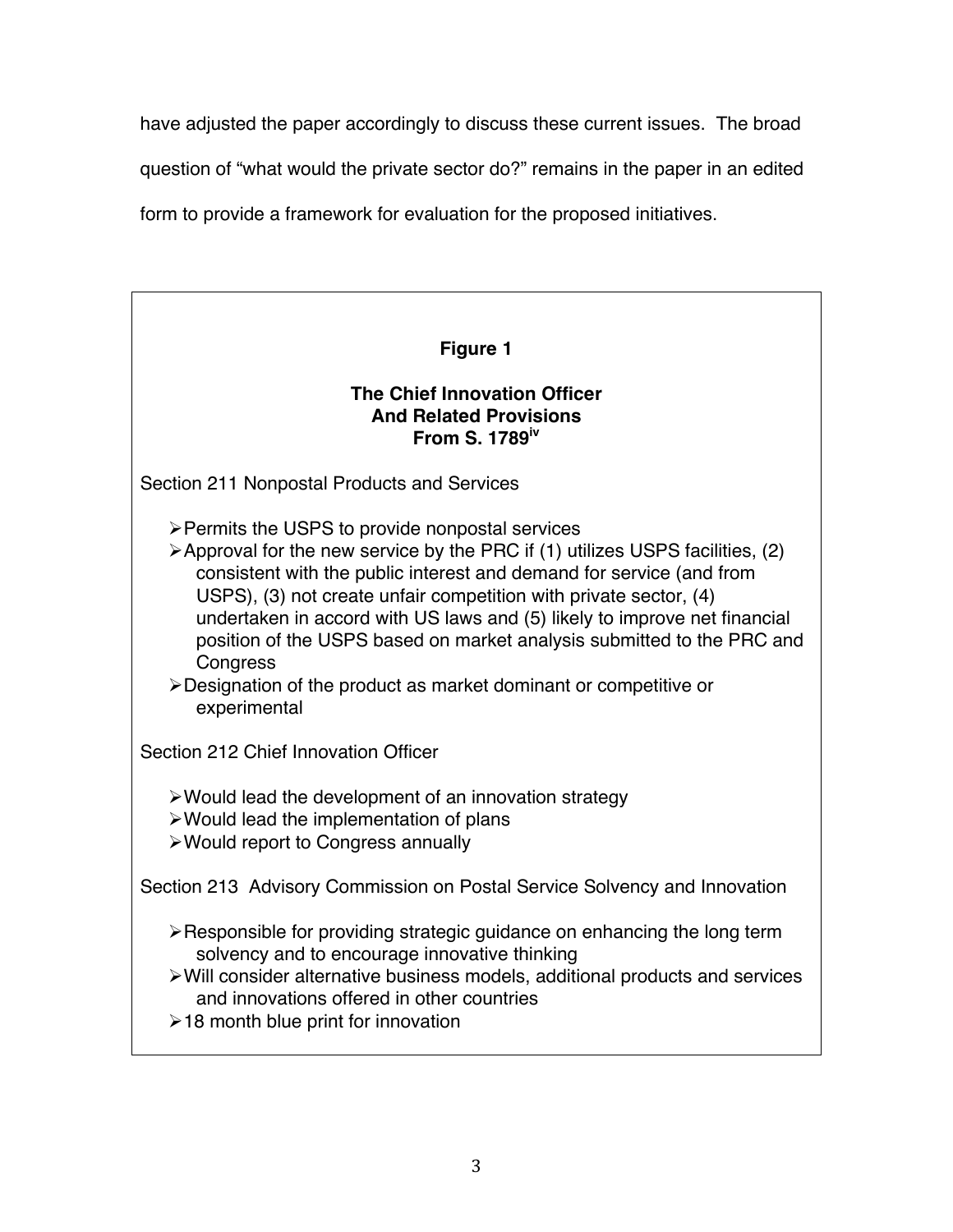Of course, there is likely to be pushback to innovation initiatives (as there has been for years<sup>v</sup>.) There are many who have argued that the posts can't innovate successfully with or without a new Chief Innovation Officer. And what's more, if innovation is going to reach into areas of new nonpostal products, many participants in the recent reform debate believe that even if nonpostal services could succeed<sup>vi</sup>, they shouldn't be permitted to do so<sup>vii</sup>.

Such debates have occurred in many industries in recent years. There is a great deal of literature documenting what it takes for old-line companies to innovate successfully – all sources that would give hope to the innovations. The critics charge, however, that if innovation in the posts were possible it would have happened. Today the posts are often portrayed as the modern example of the buggy whip manufacturers who failed to anticipate the coming of the automobile<sup>viii</sup>.

So which is it? Is innovation a pathway to postal reform and reinvention or is it something that happens for other industries, but not for the posts? What awaits the future Chief Innovation Officer of the USPS envisioned in the reform law? This paper explores this topic in three steps:

- $\triangleright$  This paper first revisits the importance that innovation, especially on the top line, might have for the USPS. In other words, why try?
- $\triangleright$  Second, this paper looks at the new proposal to create a Chief Innovation Officer for the USPS. The paper uses this device to discuss the unique challenges of adapting innovation best practices to the postal sector.
- $\triangleright$  Finally, the paper discusses specific recommendations for steps that might be taken to adapt postal practice to the changing marketplace.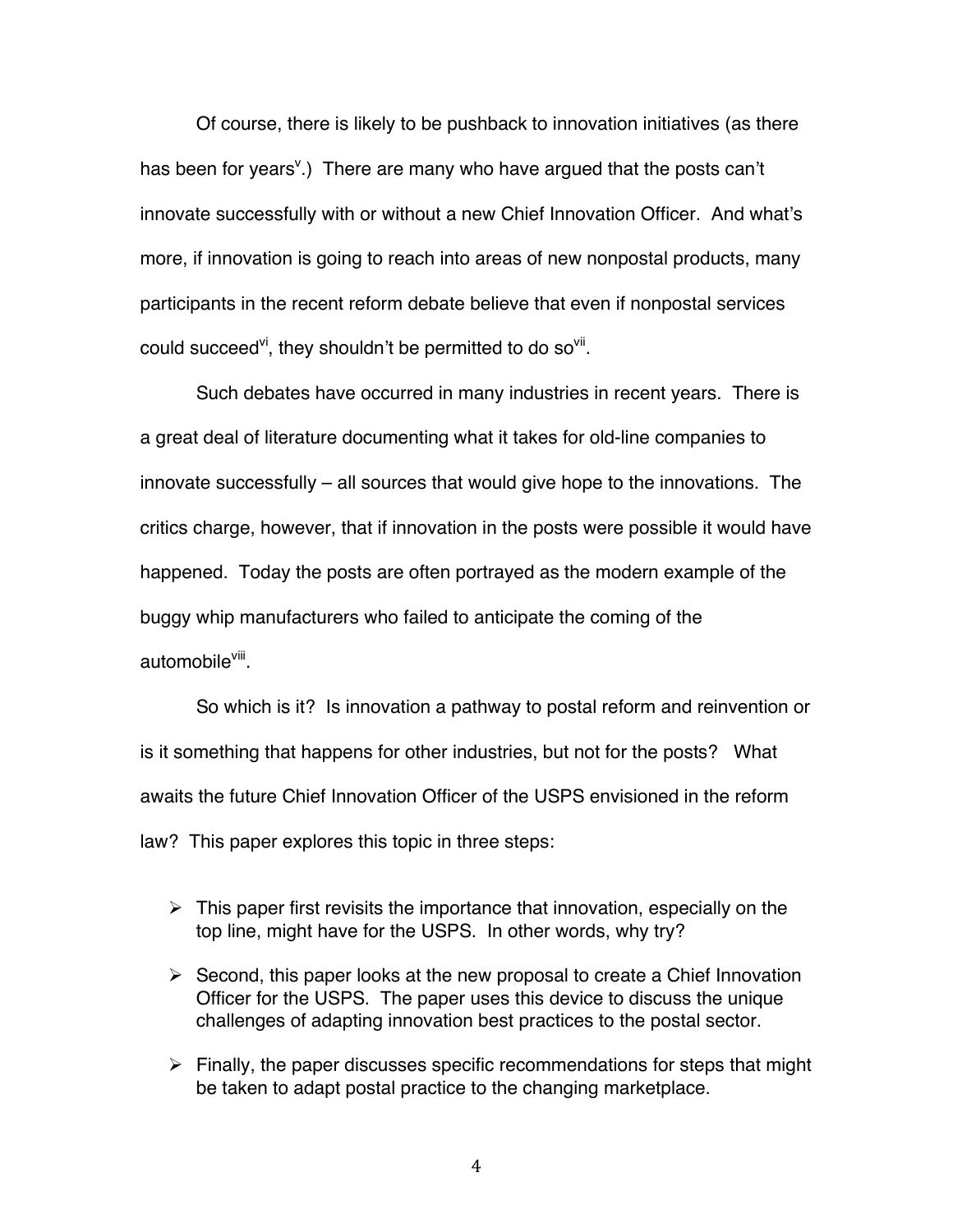#### *Part I: The Compelling Need for Top Line Postal Innovation*

 *Top line innovation may have special significance for the Postal Service today because it makes reform more achievable.*

When improving marginal efficiencies was all that was needed to keep the USPS viable, there was a certain comfort for postal leaders in focusing primarily on cost cutting strategies. Growth strategies have often put the USPS in a position of competing with its customers and mail service providers. Announcing new services (e.g. Neighborhood Mail (1994), Auto Day (1996)) created an uproar. But today the balance has shifted and there has been far more willingness to permit the USPS to do new things that might help the Service financially (e.g. Every Door Direct (2011), licensing USPS branded products (2012)). To see how the balance might have shifted to permit the USPS to do some new things, but still not everything and anything, its useful to understand why innovation has become more popular in a time of financial crisis.

*"The Ox is in the Ditch, Big Time"*

Above all, necessity has been instrumental in shifting the balance. This single fact needs to lead every discussion of the future of the posts. An historic perspective illustrates the shift. In the spring of 2001, as William Henderson was about to retire and Jack Potter would soon assume the role of Postmaster General, Senator Fred Thompson convened a hearing on the crisis at the Postal Service. The head of the Government Accountability Office (GAO), David Walker, had just placed the Postal Service on the GAO's High Risk Watch List. As the problems at the Postal Service were described in the hearing, Senator Thompson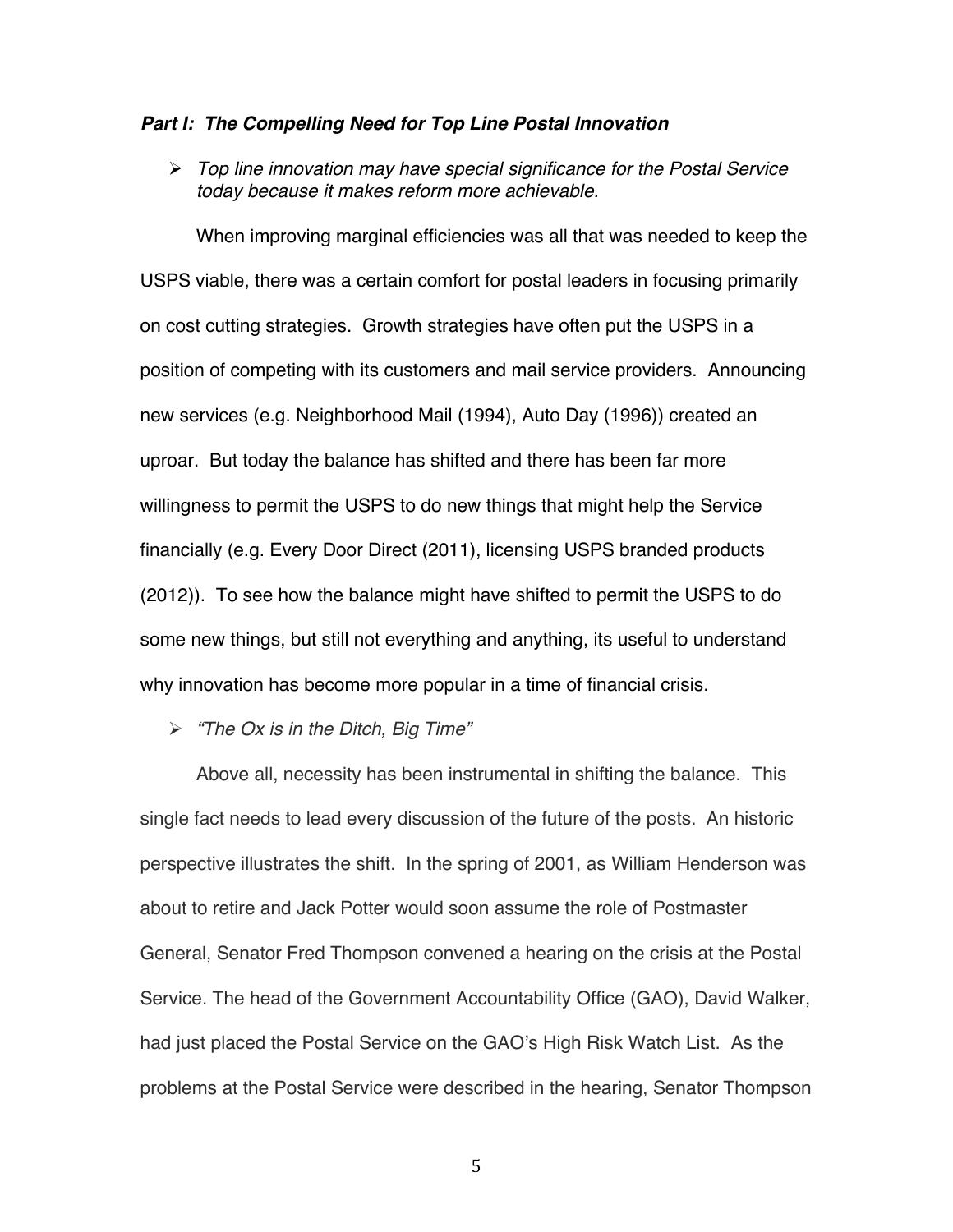signaled that he understood. OK, he said, "the Ox is clearly in the ditch, big time." He got it; but he did not have a lot of company.

Ten years later, after postal reform, financial crisis and new attempts at reform, the crisis at the Postal Service continues and worsens. But today there are important differences. The understanding that there is a crisis (ox in the ditch) is shared widely. And the USPS is not dragging its feet to embrace a solution. With its five-year "Plan to Profitability" and other similar statements, the Postal Service of 2012 outlined a series of dramatic actions that it wishes to take to restore profitability to an institution that is now facing grievous institutional crisis.

As it has worked to restore profitability and to create a viable business model for the 21st century, one of the central characteristics of postal reform, has been demonstrated once again - the broad, unwieldy impact of the USPS makes any discussion surprisingly complicated. Also, seventeen years and more of Postal Reform has inevitably been "work by committee" and it has produced many unintended consequences. Because the Postal Service is so large and all encompassing (after all, its mission is to provide universal service) there are a few actions that it can take that have limited impact. Many interests are touched by virtually any reform idea. When the Postmaster General proposes bold cost cutting initiatives such as closing 250 facilities, changing delivery to five days and modifying service standards, reducing the number of retail outlets, modifying retiree healthcare and more, the USPS's Plan for Profitability is inevitably going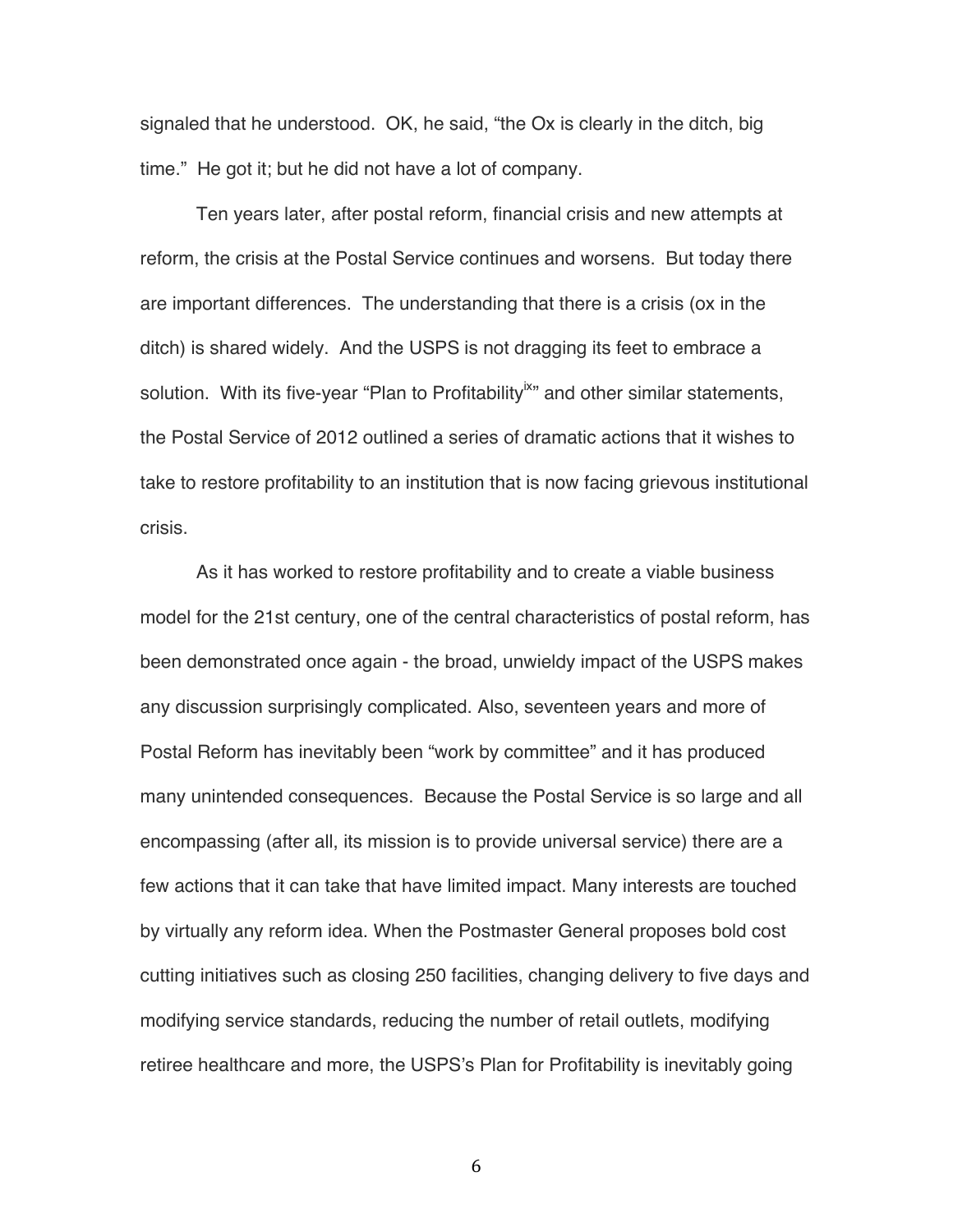to touch millions of people and their representatives and it motivates concern. American due process requires notice and comment<sup>x</sup>. Unfortunately, what this means is that the Postal Service often cannot act until the opposition is deeply entrenched.

In such a situation, innovation can play an important role by easing tensions and demonstrating a commitment to growth as well as to cost cutting. But where to begin?

IBM has outlined one strategy. Downsizing is a common challenge across the government and some have suggested, that needed focusing on the concept of creating "mission value" can encourage balance. Chuck Prow, the IBM general manager responsible for the Global Business Services' (GBS) Public Sector business<sup>xi</sup> offers an equation to frame such a balance between top line and cost cutting concerns. In the *mission value* equation the numerator is the expansion of services and/or improvement in quality and the denominator is reduction in cost or improvement in efficiency. The two terms need to be balanced so that customers do not see new services as papering over inefficiencies and workers don't see improved performance as being achieved on the backs of the workers. Balance makes both top line growth and cost cutting far more achievable.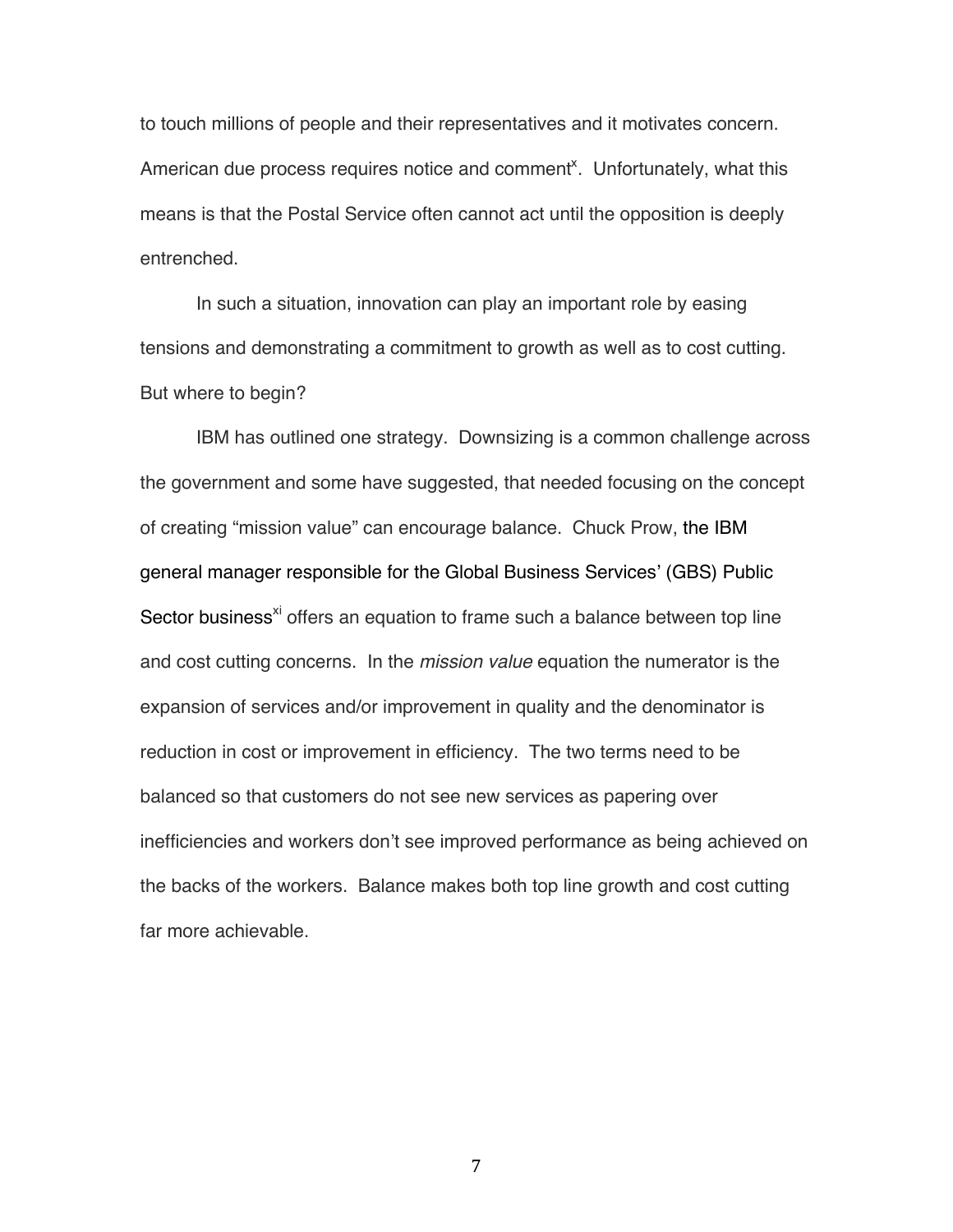#### *"I have an App for That"*

The value of taking a balanced approach to reform has been demonstrated in multiple debates over postal reform in recent years. For example, in November of 2008 Congressman Stephen Lynch (D, MA) convened a hearing of the postal subcommittee of the House Committee on Government Reform. I was asked to testify.

But I was fifth on the panel that day with the lead postal marketing executive, Robert Bernstock, the head of the regulatory commission, Ruth Goldway, the lead GAO postal executive, Phil Herr, and the former Deputy Postmaster General, Michael Coughln. As the fifth witness in line, I had some time to think about why we were there as the hearing unfolded.

What was obvious was how much pain Congress was experiencing with the various solutions that had been proposed for the crisis at the Postal Service. The bottom line was that as much as cost cutting and downsizing are going to become the modern reality of government, they are exceedingly tough to do. Seemingly small numbers of federal workers who are being forced out of their jobs or required to move across the state or the country can cause a great deal of pain for individual members of Congress.

For someone in a position such as Congressman Stephen Lynch's, talk about closing facilities inevitably leads to pressure from well-organized, articulate, powerful home interests. As the next generation of governmental leaders is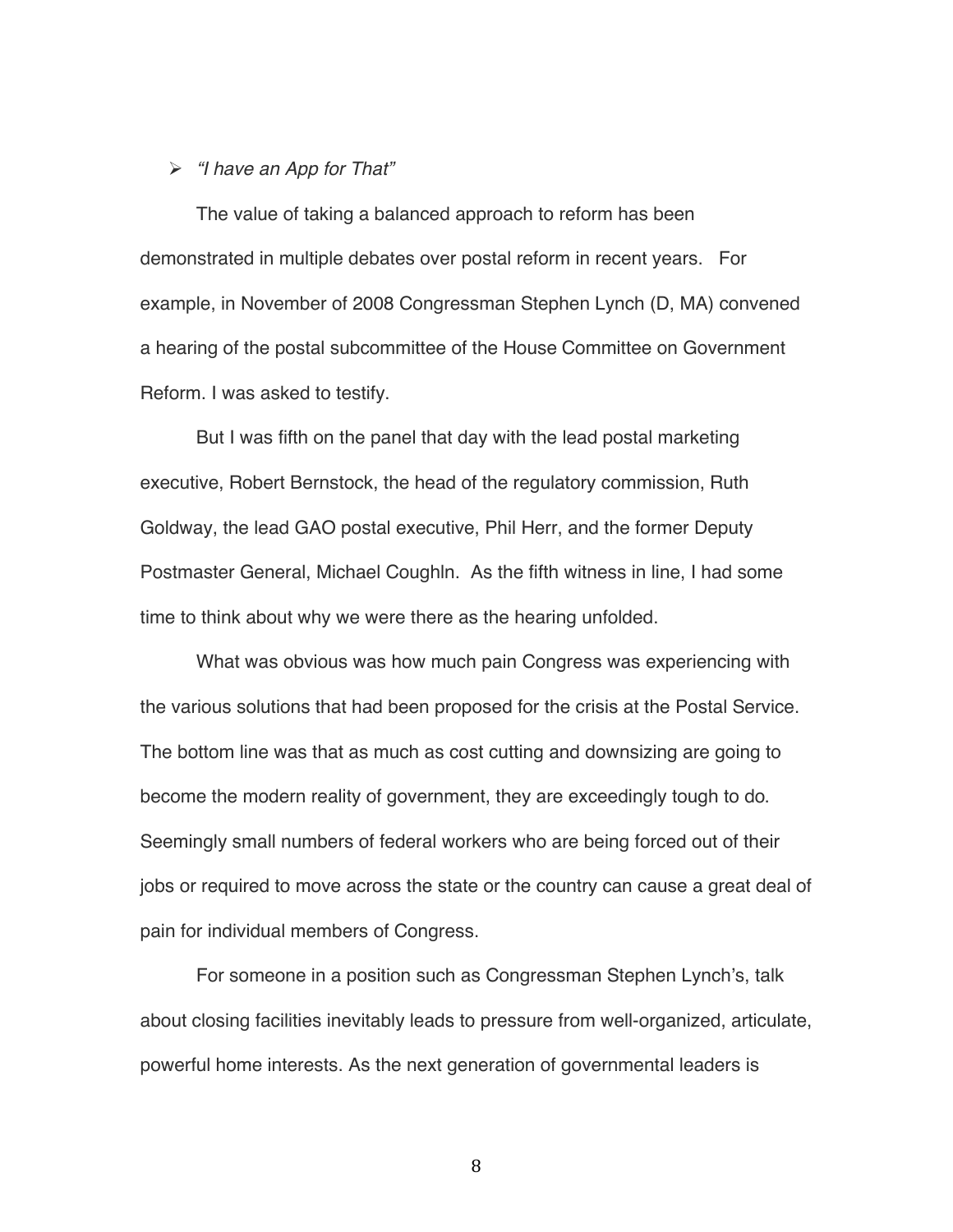forced to do more with less and to downsize the footprint of their agencies, there will be increasing pressure on Congress to find a way out.

In the ʻ90s the USPS had watched as Congress was pressured from postal competitors, customers and entrepreneurs. None wanted to see the government expand unless it was clearly to their advantage. Even growth oriented reforms could be difficult to achieve. Yet for Congress, there is no comparison between the problems of downsizing and the problems of managing governmental growth, the former are a far more difficult challenge.

When the questioning reached me, with some urgency Congressman Jason Chavetz (R, Utah) asked for me to "give some examples of new postal services that will generate new revenue." When I outlined broad areas of potential value that should be supported by the committee – green services, expansions of universal service and so forth – he asked me to be more specific and describe the new service offerings that should be created<sup>xii</sup> and to state how much revenue they could achieve.

I answered. "Fortunately we don't have to do that here in this hearing room" and then, before anyone could take offense, I explained that first we should look to the marketplace to be a generator of solutions. If the incentives were right and the market were allowed to function effectively, there will be many entrepreneurs who want to come forward and say "I have an app for that,"

I added that Section 1004 of the reform law of 2006 (PAEA<sup>xiii</sup>) encouraged public private partnerships but there have been few and this is a path that should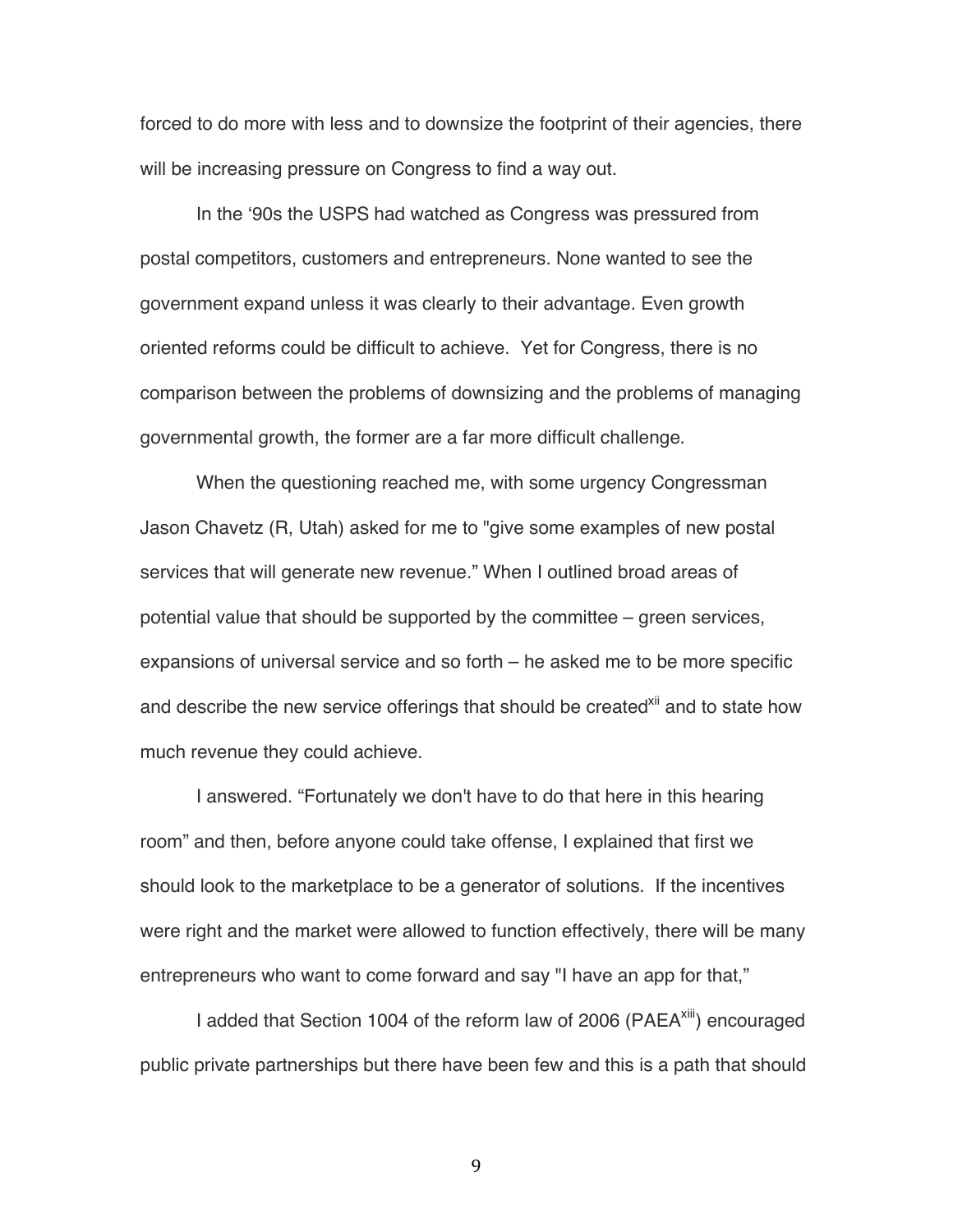be explored as a way to encourage entrepreneurs to enter the market.

This is one of the most important promises of innovation. Creating new products and services that will provide postal revenues and serve customers in new ways is far preferable in our representative political system to closing facilities. There is as much agreement with this simple idea as there is opposition to the multiple costs cutting proposals that has been put forward in the USPS Plan for Profitability<sup>xiv</sup>. To get permission to cut costs, recent history suggests, there is a need for a maximum effort to grow the postal business at the same time that it's infrastructure is downsized<sup>xy</sup>.

In sum, innovation is an important element in the equation that will define the future of the USPS. The innovation process helps to establish a necessary good faith balance between cost cutting and new revenue development and it eases pressures on key constituencies and their representatives. In short, it's important that innovation succeed. To help, Congress should outline a broad vision to guide future postal innovation. First, the concept of innovation should encompass both new products and services and include internal processes as well. Second, the role of the government monopoly in contributing to the broader public interest should be better articulated and finally, there should be clear encouragement of private sector participation through public-private partnerships.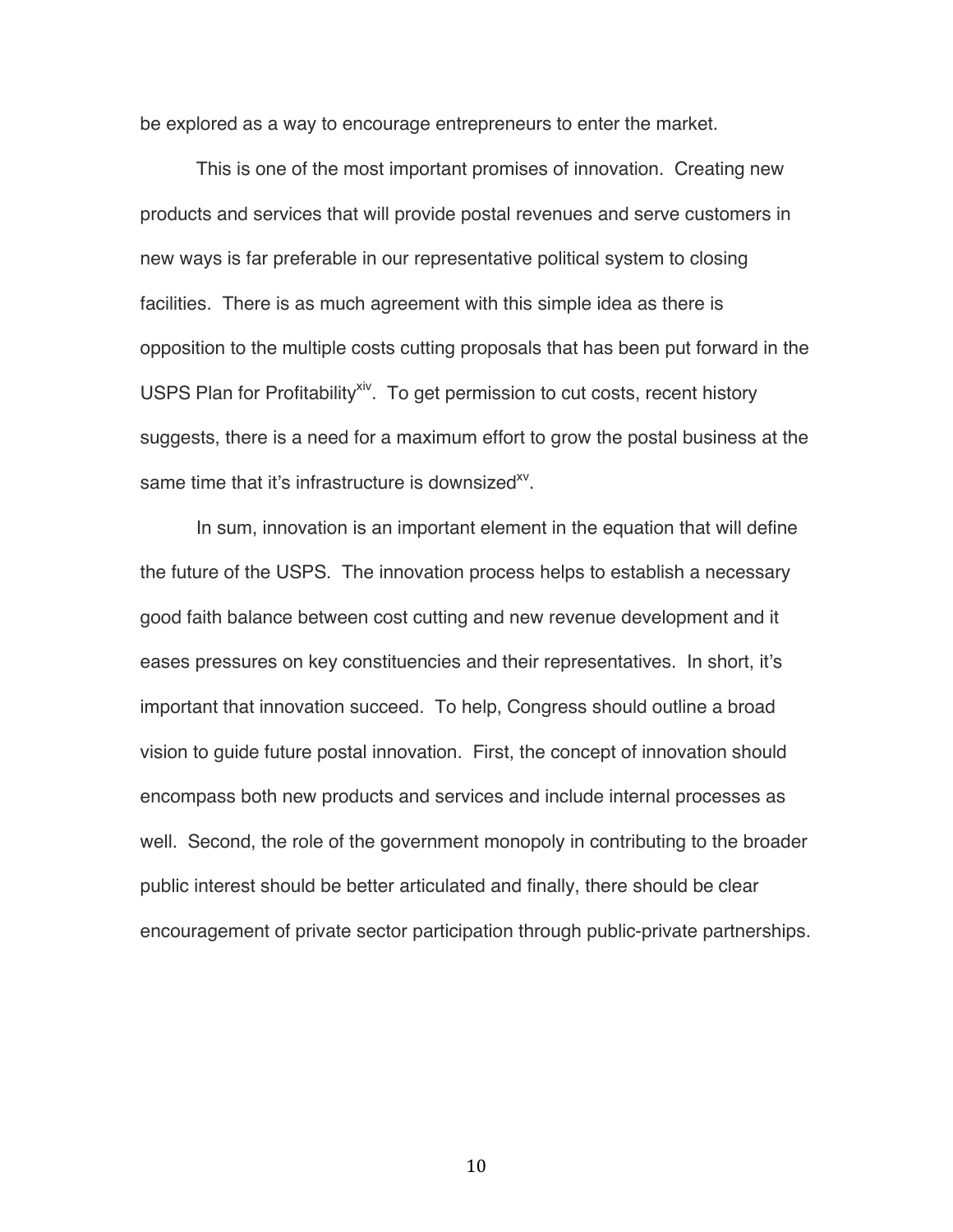#### *Part II: The Postal Chief Innovation Officer*

 *Recent legislative proposals have provided a point of focus – a "presenting problem" that offers an opportunity to access the broad subject of encouraging innovation.*

In the Senate bill passed on April 25, 2012, there is a proposal to create a Chief Innovation Officer. There are numerous public and private sector institutions that offer illustrative case examples of the creation of innovation processes that have been important to their transformations. From IBM to Ford to Proctor and Gamble to the Treasury, the Veterans Administration and the Department of Homeland Security there are examples of successful processes<sup>xvi</sup>. But the subject is so broad that it's important to give it focus by starting with the near term issues that need to be addressed.

To be clear about what has been proposed by the Senate, its useful to summarize the changes that would be introduced if key provisions of S. 1789<sup>xvii</sup> were to become law and second to consider their implications.

#### *Section 211 – Nonpostal Products and Services*

This section would permit the Postal Service to provide nonpostal services. The regulator would have to approve the new approved service if it (1) utilizes the USPS facilities, (2) it is consistent with the public interest and there's a demonstrated demand for the USPS to provide the service, (3) it would not create unfair competition with the private sector, (4) it will be undertaken in accordance with federal laws, and (5) it is likely to improve the net financial position of the Postal Service, based upon USPS market analysis submitted to the Congress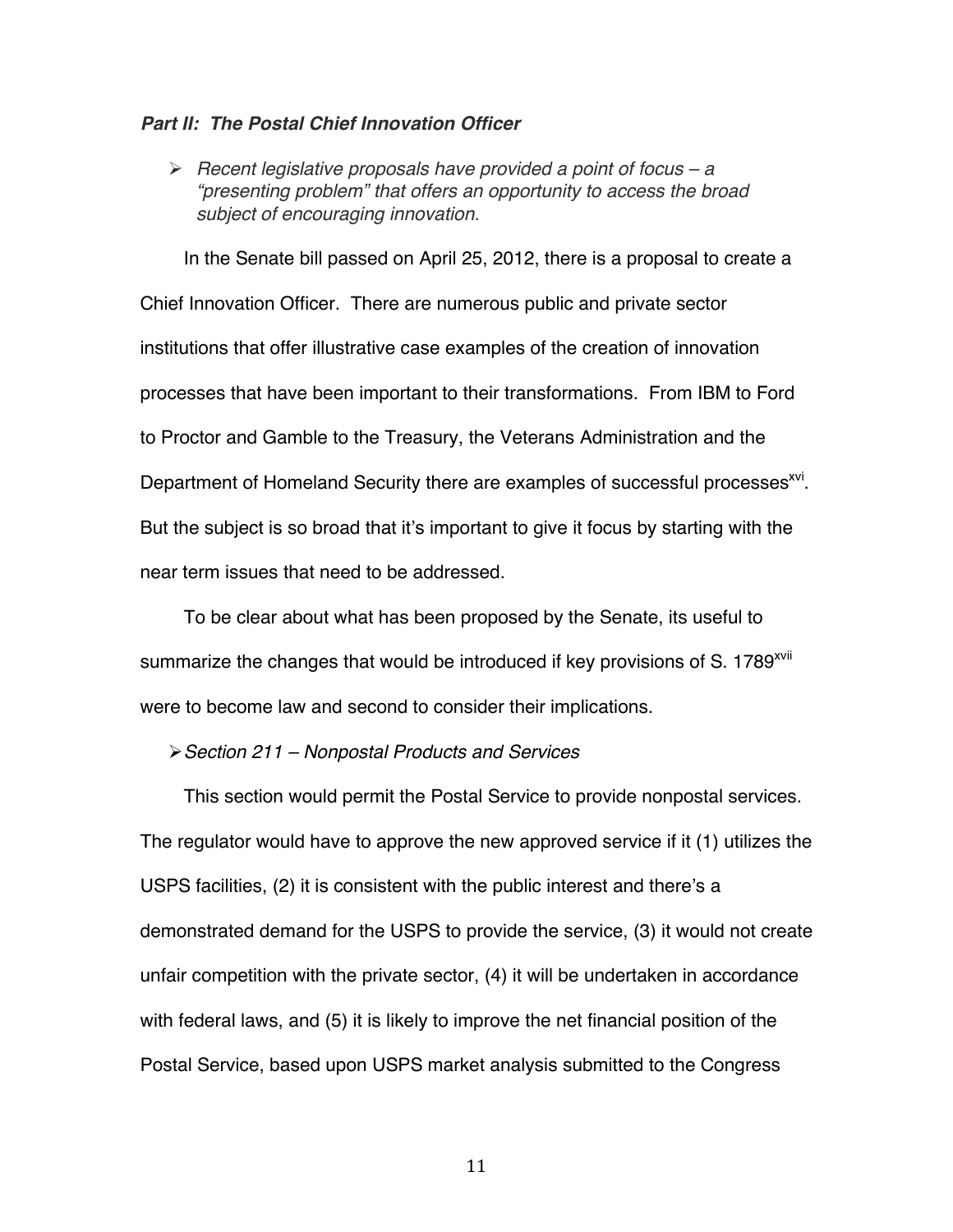and the regulator. The regulator would have to designate whether the product or service was market dominant, competitive or experimental, setting the stage for how it would be regulated. Also, for five years, the bill would require the USPS to submit copies of its market analysis to Congress as well as to the regulator.

 *Section 212 the Chief Innovation Officer*

The new officer would lead the development of an Innovation Strategy. The mission of the new officer would be to develop and implement innovative postal products and services and nonpostal services as outlined above. The new Chief Innovation Officer would be required to submit a report to Congress outlining a comprehensive strategy for improving the net financial position of the USPS through innovation including new products and services. Annual reports on the implementation of this innovation strategy would also be required.

### *Section 213 Advisory Commission on Postal Service Solvency and innovation*

A new Advisory Commission would be responsible for providing strategic guidance to the President, Congress and the Postal Service Board of Governors on enhancing the long-term solvency and to encourage innovative thinking. The Commission will consist of Presidential Appointees and Congressional Appointees having appropriate experience and will examine the current "structure, condition, management and governance" of the Postal Service, alternative business models, additional products and services and innovations offered in other countries. Within 18 months the Advisory Commission is to develop a blue print for long-term solvency of the Postal Service, "including both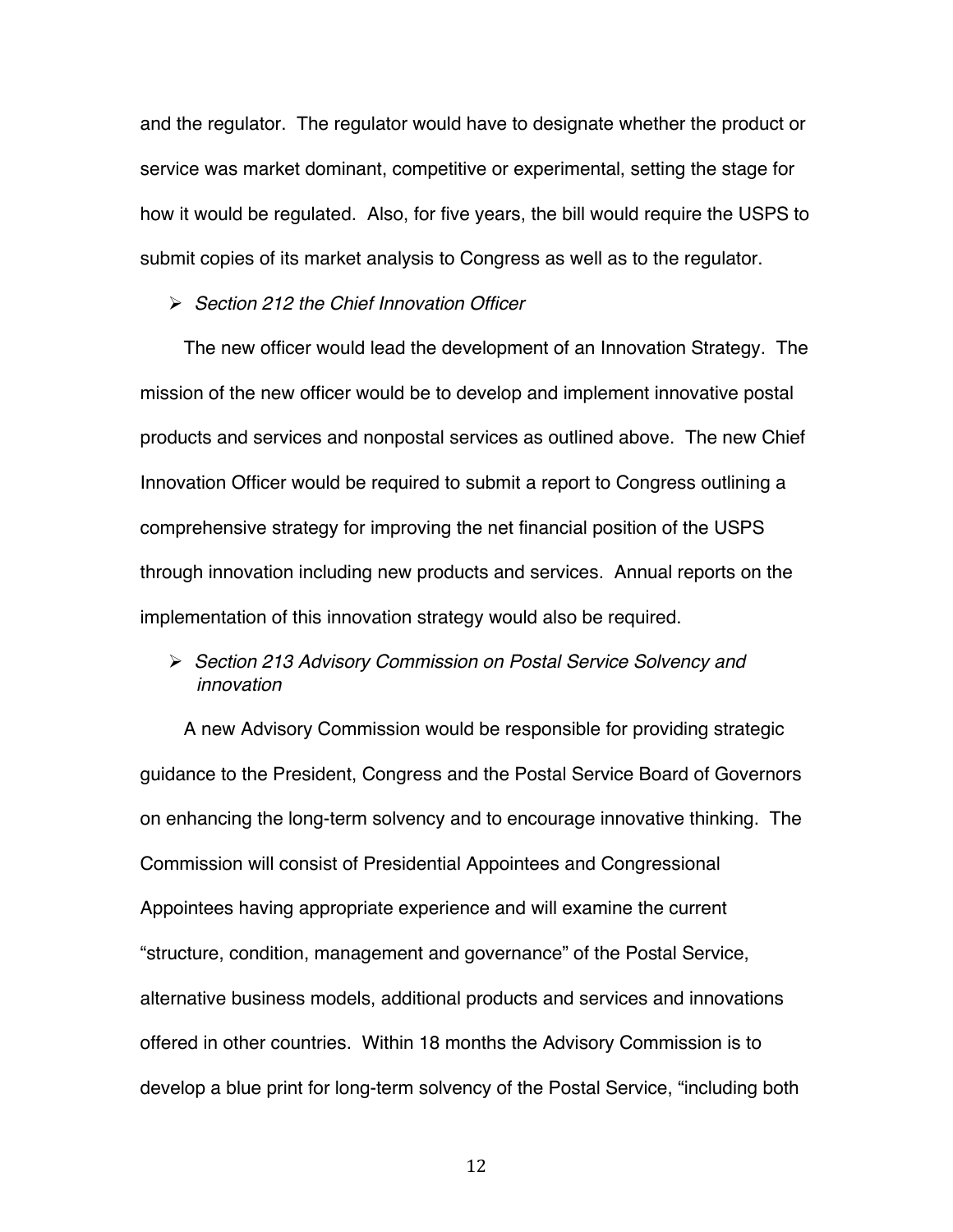opportunities for reducing costs and a strategy for future growth."

There is a great deal here<sup>xviii</sup>, although there is no sense of the urgency of the crisis facing the Postal Service or clarity in the objective of creating the new Chief Innovation Officer. There is no need to make the crisis complicated. Simply looking at the decline of revenue and mail volume since 2007, especially in First Class Mail, makes the scope of the problem clear. The Postal Service has proposed a series of initiatives that would cut costs to a level that would align them with the declining revenue. The Chief Marketing Officer has offered many new initiatives and his team is working hard to grow revenue.

Nonetheless, some argue that forecasts of revenue decline are overblown, that they would be reversed or at least modulated by better marketing and new products and services<sup>xix</sup>. But even if this were true, there is little in the proposed bill that would reasonably suggest that new top line innovation (which must be presented here to the regulator and justified with research that is given to both the regulator and the Congress) could catch up with the current rate of decline. If there were new multibillion-dollar revenue streams that would be created by this bill surely the seedlings would be visible today. What's more, the new approval processes and the role of the regulator is so strong that few private investors would likely bet on new ventures that were structured in such a manner.

The implicit goals are also problematic. References to "improving the net financial position of the USPS" (in the justification of new nonpostal products and services and in the description of the strategic plan to be developed by the new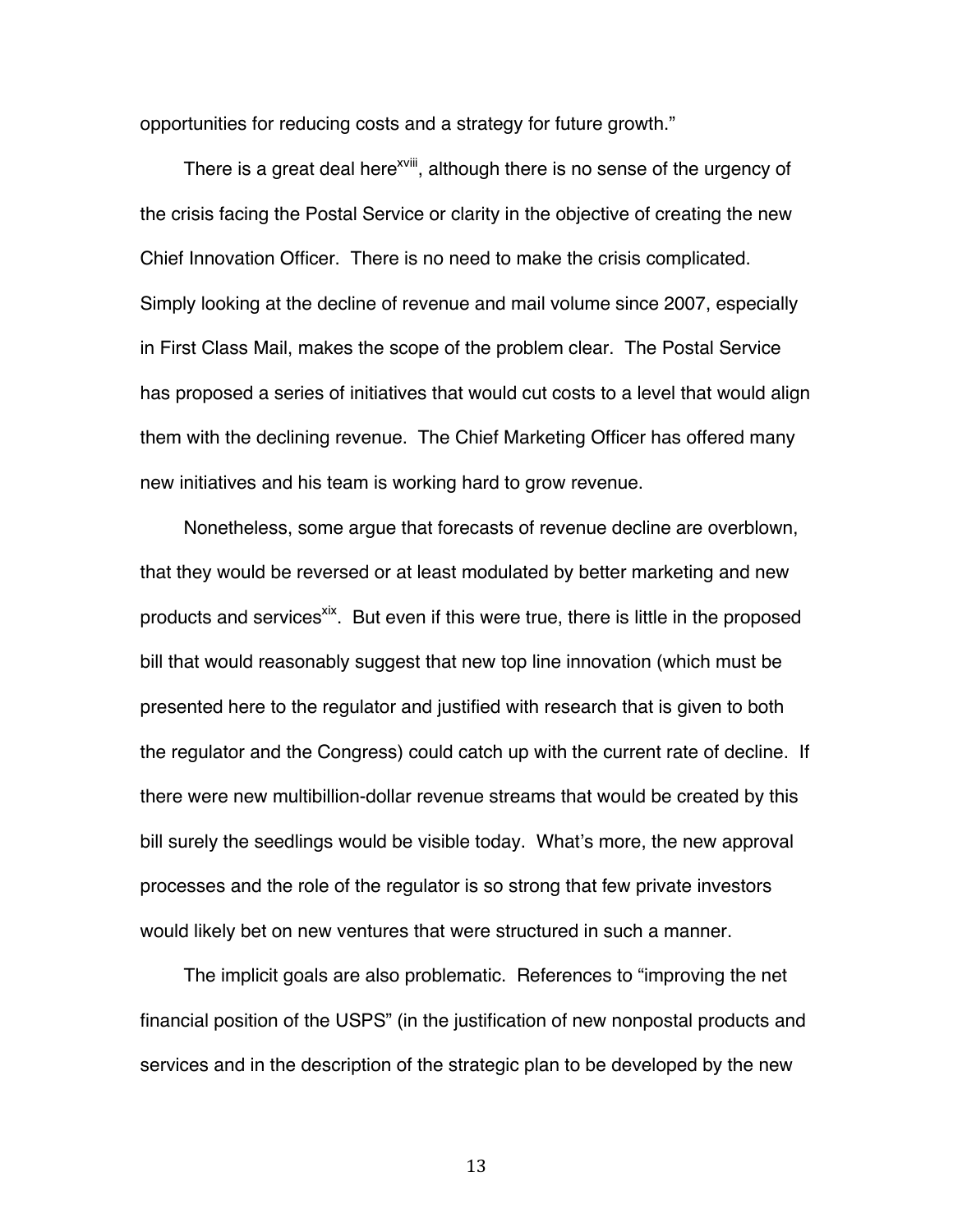Chief Innovation Officer) or the notion that innovation will produce solvency would at best require some additional definition. For example, are the products (that would have to be reviewed by the regulator to determine whether they are in the public interest, whether there is demand for them and whether there is even demand for the USPS to provide them) expected to improve the net financial position of the USPS from day one? Or are they to be granted a phase in period? Could Apple or Sony or 3M or other model private sector innovators have met this standard?

 But before discussing these examples or the need for greater clarity in mission, scope or the standard for measuring success, its useful to look at what private sector innovators would do. Innovation that would assist in cutting costs and improving efficiency will continue to be valuable to the future of the USPS. But as discussed above, there will also be value in having a balanced approach to innovation. And to understand the most effective way to create effective innovation that can improve the top line, its useful to begin by starting with the market and seeing what the private sector would do to adapt to the changing marketplace.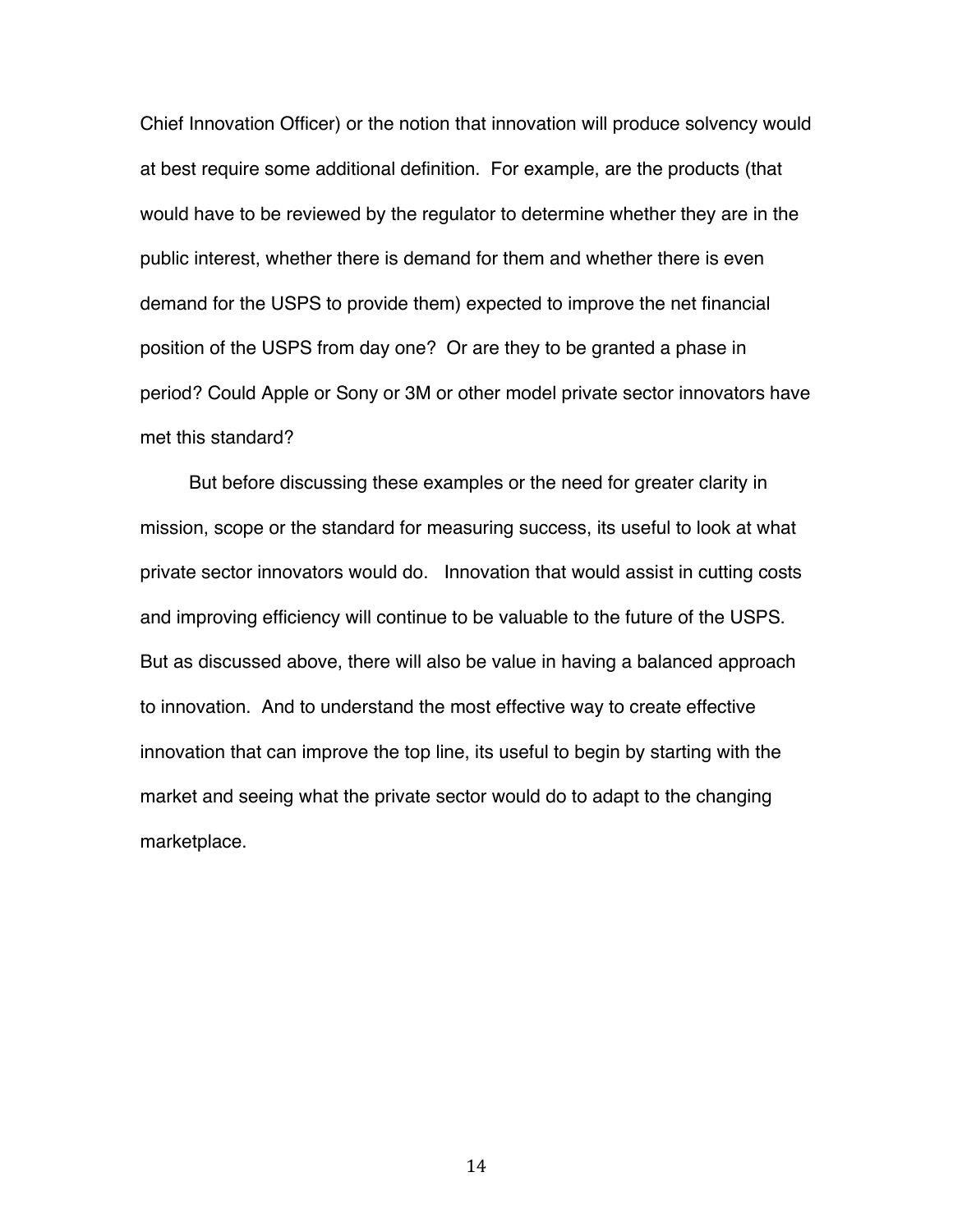### *Part III: The Postal Innovator***'***s Dilemma, Adapting to the Changing Marketplace*

 *The unique challenges in adapting innovation to the postal sector explain why more policy guidance is needed to help the USPS succeed.*

Making the case that it is important to undertake fundamental change is becoming easier and more persuasive as the USPS continues to lose money as a result of volume decline. But knowing how to choose an effective pathway to a future viable postal service has never been easy for the highly regulated USPS.

### *Private Sector Models and the Monitor Framework*

By 2012 an increasingly competitive global marketplace has made innovation an imperative that is transforming the way in which large organizations are managed. Often the models are all encompassing. "Great organizations don't depend on a small number of exclusive people to come up with innovations. Instead they create a culture in which every employee is encouraged and empowered to innovate — whether it's in processes, products, or services," writes Ron Ashkensas of Shaffer Consulting<sup>xx</sup>.

Throughout the economy business leaders are spending an increasing share of their time talking about innovation. Often one of the primary concerns is how to structure a reliable innovation process. One model for thinking about the innovation process that addresses this growing interest in innovation strategy has been developed by the Monitor Group. Monitor, has made innovation a special focus of their management consulting practice. Their work has taken on a number of key myths about innovation. For example, Monitor writes, many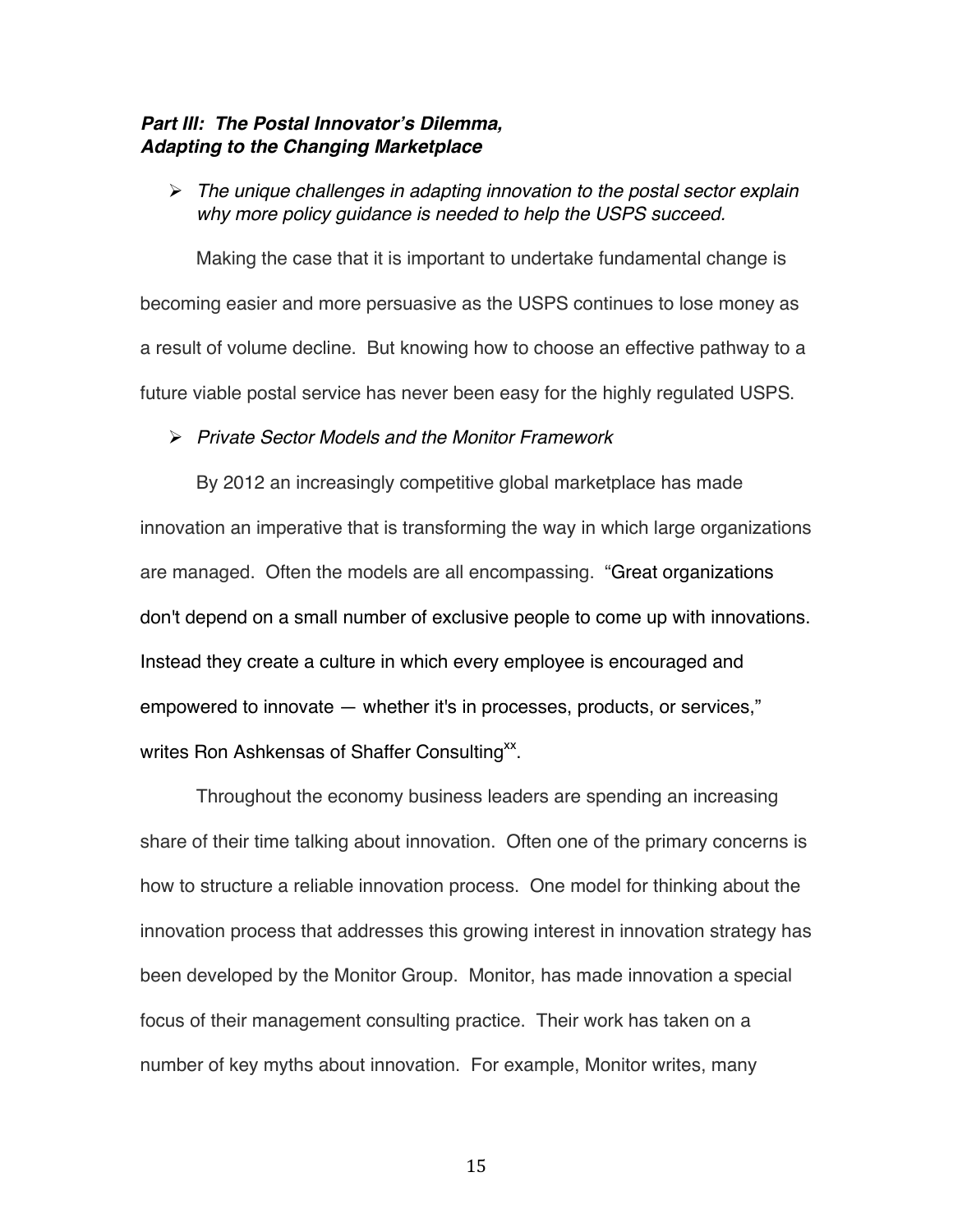conflate the concept of innovation in creating new products and services with the concepts of creativity, creating hot products and developing IT services. But, Monitor has developed a model that identifies 10 types of innovation and demonstrates that the process that has proven effective for many leading edge companies is much broader<sup>xxi</sup>. Monitor's experience demonstrates that the process of creating value for customers can not only come from a variety of sources but effective strategies for creating reliable, systematic innovation touch on multiple parts of an enterprise.

Using Monitor's experience with innovation in the private sector as a

framework for thinking about what will need to happen to create successful

innovation processes in the postal sector, suggests that its important to go

beyond products and services to consider three different platforms involving the:

- *Configuration of the Business* (What is the business model and source of revenue? What is the network of connections and worksharing with customers and suppliers? What is the structure and alignment of talent and assets? And what is the process and method for getting work done?)
- *Character of the Offering* (What are the distinguishing features and functionality of products? What is the product system, that is, what are the complementary products and services offered by the Post?) and
- *Customer Experience* (How is the service supported and enhanced? How are offerings delivered to customers? How does the brand present the promise of the offering in terms of pricing and features? What are the distinctive interactions - customer engagements that are fostered with the customer?)

By creating a model that breaks innovation down into 10 types represented

illustrated in the questions that explain the three platforms above, Monitor has

been able to analyze the way that innovation processes work in interconnected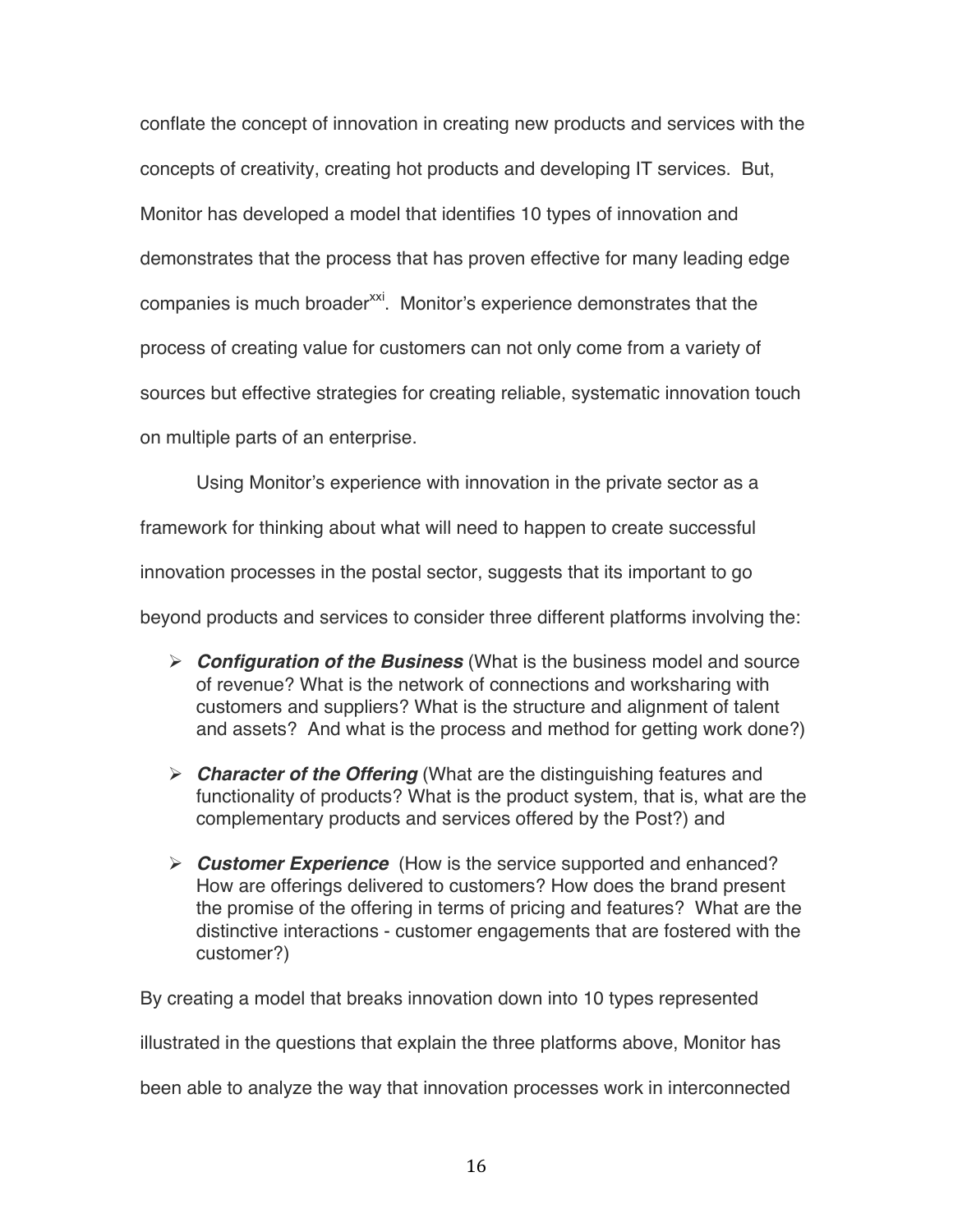ways in leading edge companies. Monitor has then drawn some important conclusions about the innovation process through this work with multiple private and public clients.

For example, Monitor found, the best performing companies are investors in innovation to a far greater extent than lower performers and they tend to invest in more than one type of innovation. Also, by breaking innovation into its 10 parts Monitor was able to focus on strategies for creating breakthroughs. The 10 elements that are grouped into the three different types of innovation strategies seen above suggest that there is more to innovation than can be seen through the small window that is available to the Postal Regulatory Commission when it reviews the written documents that describe an offering and the market research findings that support proposals.

 Business model centric innovation concentrates on configuring assets differently to deliver value. Platform centric innovation concentrates on reinventing or recombining capabilities to deliver value. And customer experience centric innovation seeks to engage customers differently to deliver value. Considering these three concepts in a postal context makes clear the need to combine new sources of revenue, new capabilities to configure products and services and new ways of delivering value to customers.

One theme in particular that becomes apparent in considering the way in which these three broad strategies might be combined to make offers that are competitively superior is the need to combine physical delivery with information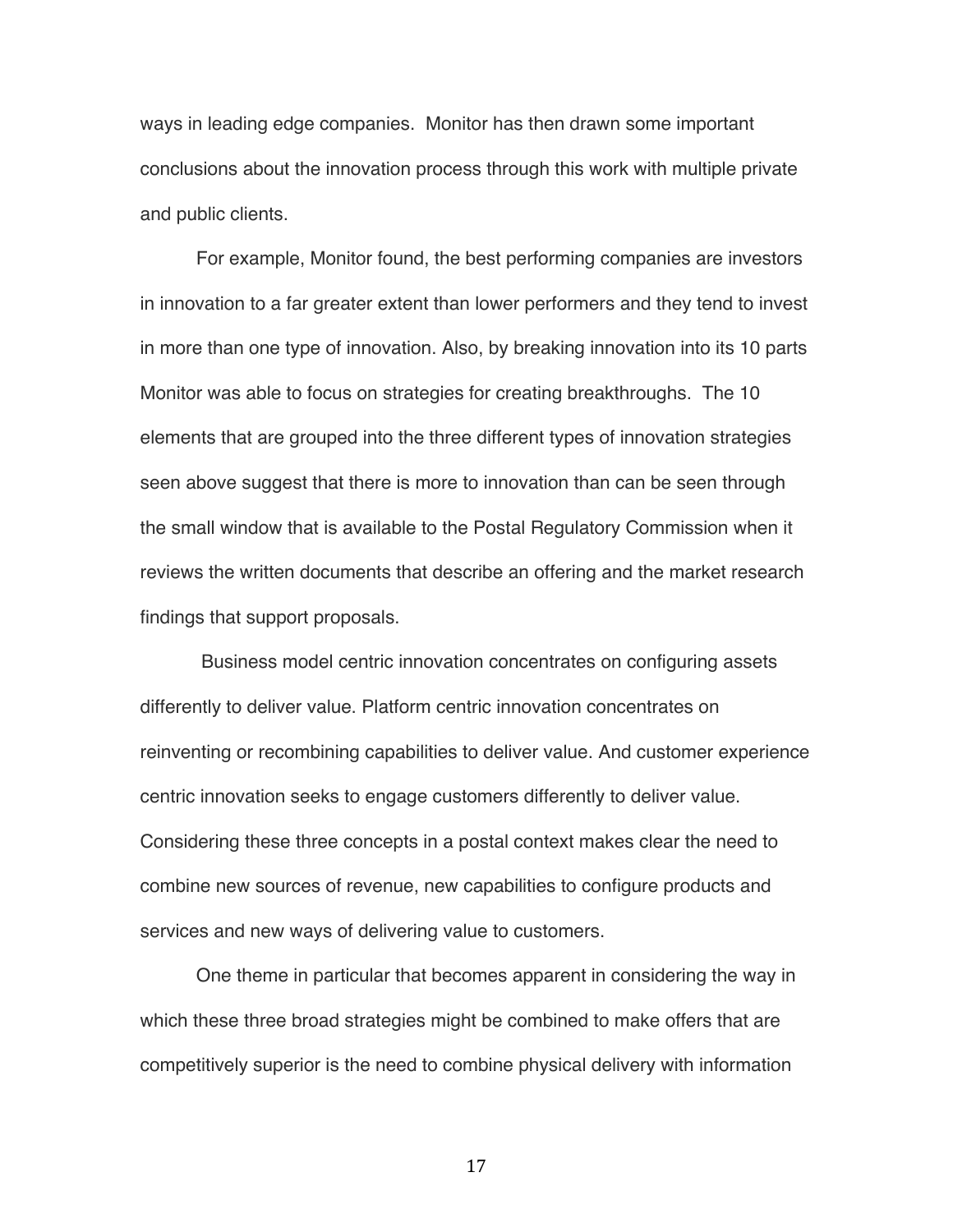about the mail. A great deal has been written about mail visibility in recent years and the USPS has created an Intelligent Mail barcode (Iamb) to transform the mailstream. But perhaps this one area of innovation illustrates better than others the power of Monitor's insight. Information about the mail inevitably connects issues of value models, the characteristics of the offer and the customer experience. The world has changed from a time in which passive consumers were surprised and pleased to see their mail arrive at their house. From the perspective of mailers the mailstream today is much closer to a supply chain and there is a demand for an intelligent information stream that can help manage it. For the consumer, even the residential consumer, the mail will be far more likely to be connected to electronic transactions in the future. And in turn this will connect the three platforms in the Monitor model. To imagine that this could be seen in terms of discrete products and services is not realistic.

#### *The Challenge of Postal Practice*

In the postal world, unfortunately, there has been a great deal of emphasis on "regulating innovation" and on creating a staged gate process so that individual approvals can be given on the basis of micro performance targets. The reasons for this approach are not hard to discern. There are so many overseers and so many interested parties with a stake in the future of the USPS, that none have wanted to give up control over the change process. Nor were the competitors willing to allow the behemoth Postal System to grow in new areas without stringent checks.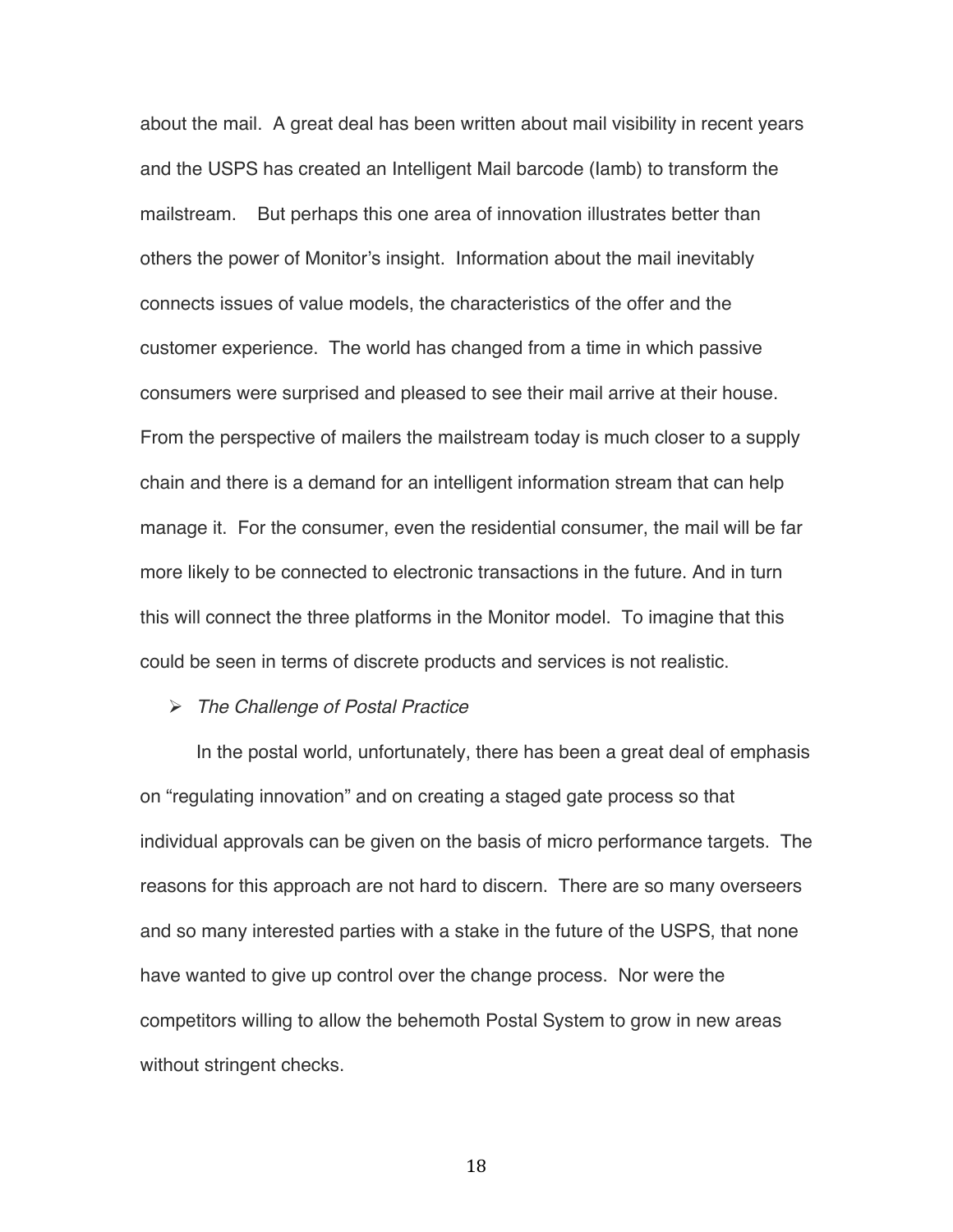The problem is that in these patterns might have been logical in an earlier time in which the posts played a different role. While it may be a familiar concern that government monopolies needed to be regulated before they could create new services that might compete with the private sector, the result that this creates is misaligned with the market. Customers will not wait for a cumbersome regulatory process and yet in the future, the posts may not be able to remain viable if they cannot innovate and create value for increasingly impatient consumers.

The Monitor framework would suggest that regulating individual products and services and expecting that market research will demonstrate demand that can only be met by the USPS will miss the opportunity to integrate key interconnected innovation concepts. In the future, there will almost certainly be a family of services, for example, that give consumers, mail recipients, "control" over the mail by means of electronic information streams. Customers will be able to redirect mail – storing some, redirecting some pieces and accelerating shipment of others. A consumer will want to have some mail delivered as quickly as possible. Other pieces may only warrant a glance and then recycling. Still other mail and parcels may be returned or given to others. Addresses will be available on line to redirect the mail even before the resender knows the new address. Innovation of such a physical mailstream and managed digital mail may involve innovation in pricing, in operations and in customer service, all at the same time.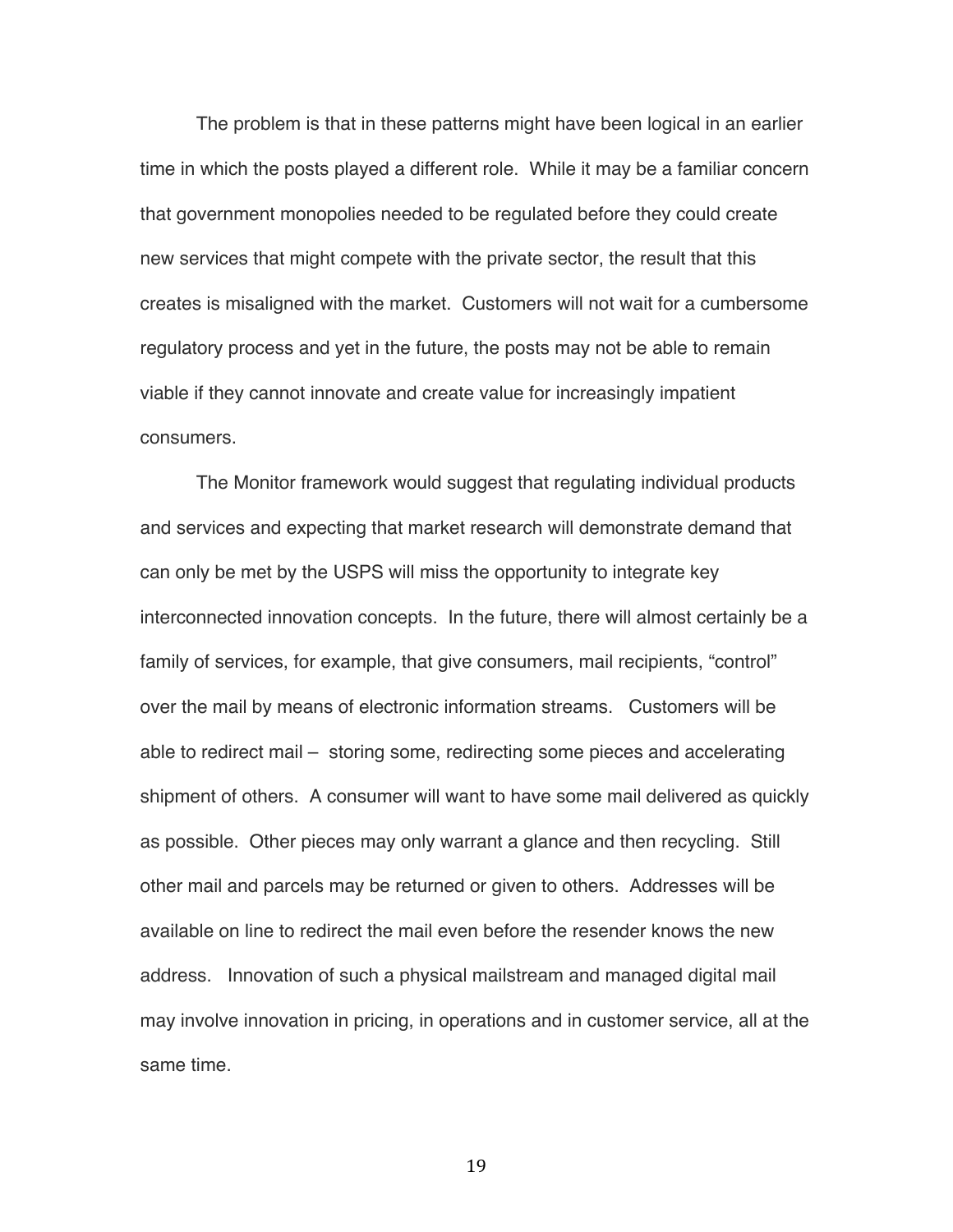To be able to offer such integrated products and services as suggested by this illustration, services that combine new business models, partnerships, new customer experiences and more. This will not be possible if the new Chief Innovation Officer is required to spend 80% of the time interacting with the regulatory process on a case by case basis.

#### *Adapting to the Changing Market.*

To create an effective innovation process that can produce revenue for the USPS, Congress should frame a broader vision to guide future postal innovation. The market does not make distinctions between paper and electronic media. In the future they are far more likely to be integrated in the minds of the consumer and seen simply as communications media.

Today the same consumers are using both paper mail and email, often in interconnected ways. Postal Services and nonpostal services are not distinguishable from a consumer's "use perspective". In Monitor's research, the successful innovation companies invest in multiple dimensions of innovation at the same time. What this means is that the regulatory process which would require that each service be justified (in terms of public interest, fairness to the private sector, likely to improve the financial position of the USPS based upon market research) individually will make it extremely challenging for the USPS to succeed in developing new products and services successfully. But while the concept of innovation is still being framed, there are a number of steps that might be taken to improve the chance for success.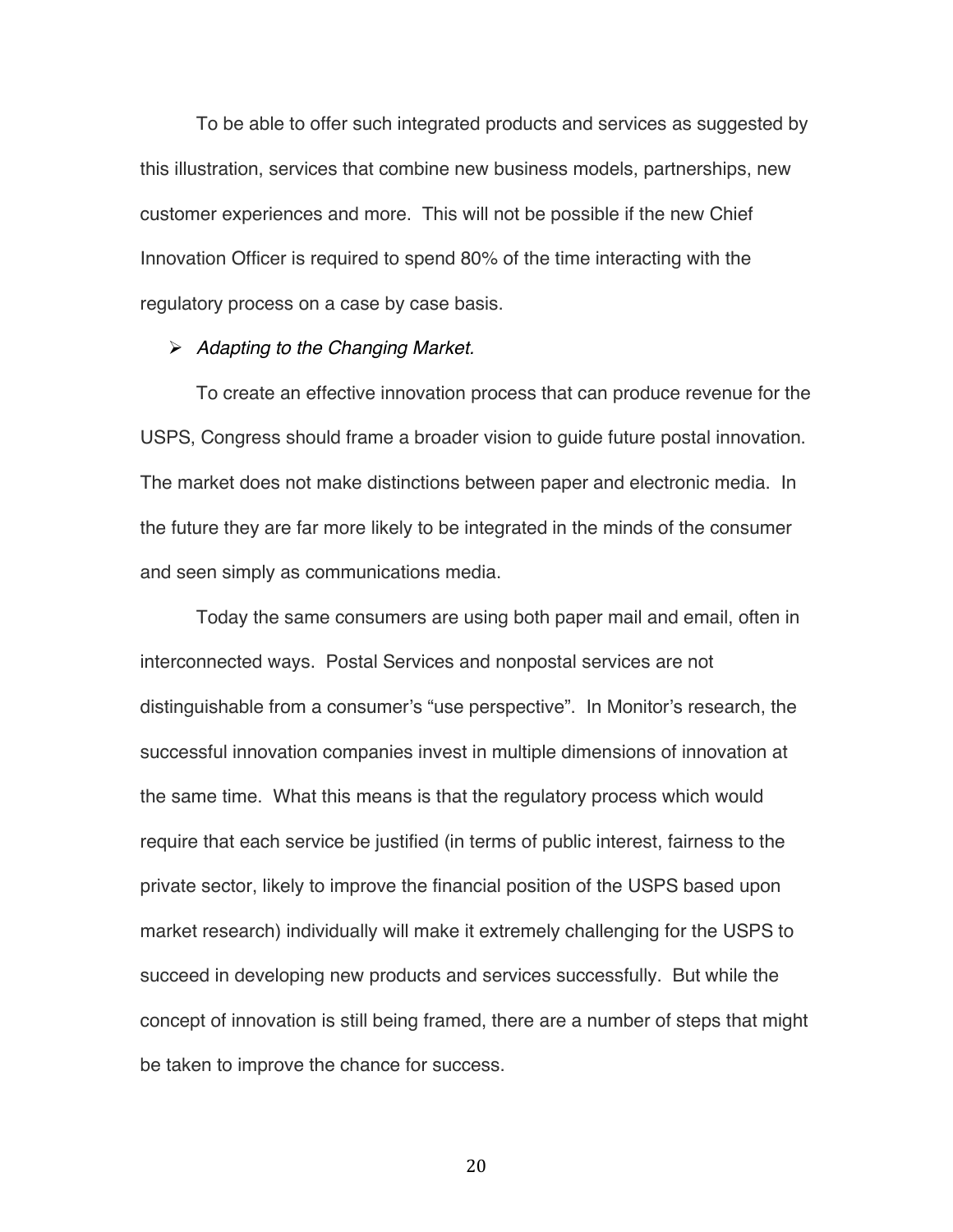$\triangleright$  First, *the goals and objectives* of a new postal innovation program should be clarified and broadened. The concept of innovation should encompass both new products and services and also internal processes. And most importantly, outcomes should be specified.

Is the goal to create new services? If this is an important goal, it should be clear. By what date should new services be operational? Assuming that it's difficult to produce such a new revenue stream under the regulatory framework that is outlined in the bill, what should happen next if this doesn't work? Should there be adjustments recommended by the new Advisory Commission to allow the Congress to create a more effective innovation process. And what policy options should be considered? Should there be a postal DARPA<sup>xxii</sup>? Should there be deregulation?

The problem with the regulatory processes that have been created to govern postal reform is that regulatory review has proven more effective in stopping innovation than in supporting it. One modification might be to begin with the outcome that Congress seeks to achieve and then to adjust the processes over time to reach that goal.

## $\triangleright$  Second, the role of the USPS, the government's monopoly service, should be clarified. There is a need to define what is meant by the *public interest.*

As long as the USPS is a protected monopoly, it will be regulated. This paper has reviewed the heavy burden of regulation that is created in the Senate bill and has drawn the conclusion that innovation is unlikely to flourish in such a constrained setting. But instead of trying to re-engineer regulation, there should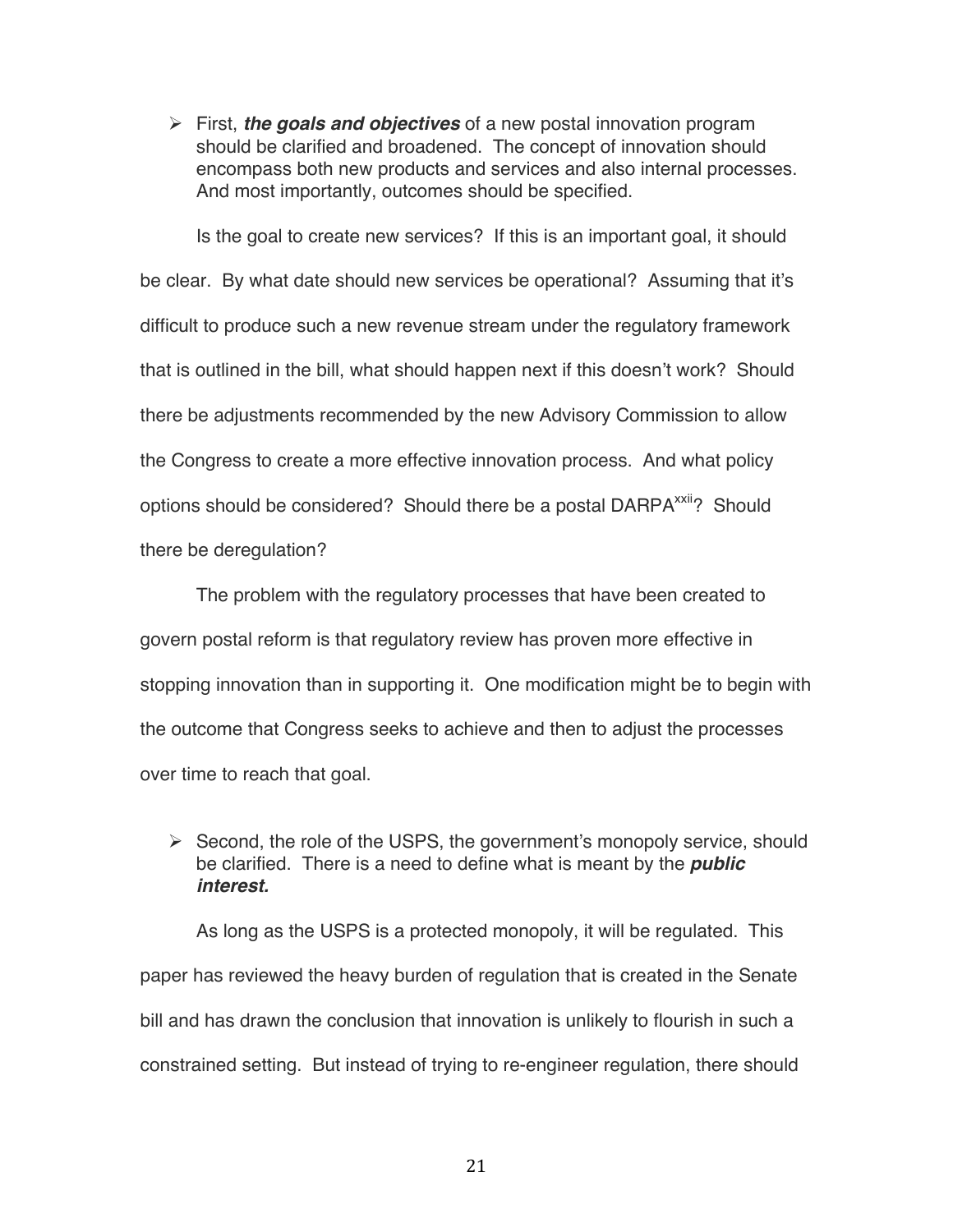be a rethinking of the problem that regulation is trying to solve.

If regulation is a given (to protect private competitors from unfair competition) when would significant liberalization be justified? Clearly, if the USPS is providing an "essential facility" that is needed to create a larger public good, private competitors should be willing to accept the USPS's presence in the market. More effort needs to be given to defining what such a public interest standard should be. For example, if the USPS can "prime the pump" and create a market that would not otherwise exist, it should be given leeway. The expansion of universal service, environmental protection and giving vitality to the election process are other examples of public purposes that may justify government action.

 Finally, there should be encouragement of *private sector participation* through public-private partnerships.

If the public interest is to be better defined, another improvement would be to clarify the role that the private sector should be encouraged to play in delivering innovative services in partnership with the USPS. There is value in recognizing the need to create a realistic framework. The USPS is severely constrained by law, regulation, traditions and constituencies. Private partnerships may be an antidote to some of the most serious constraints faced by the USPS.

To grow services in the future, increasingly competitive marketplace there will be a need in the mailing industry as in many industries, to make mail compatible with electronic services, if not to have the USPS offer them. Yet, the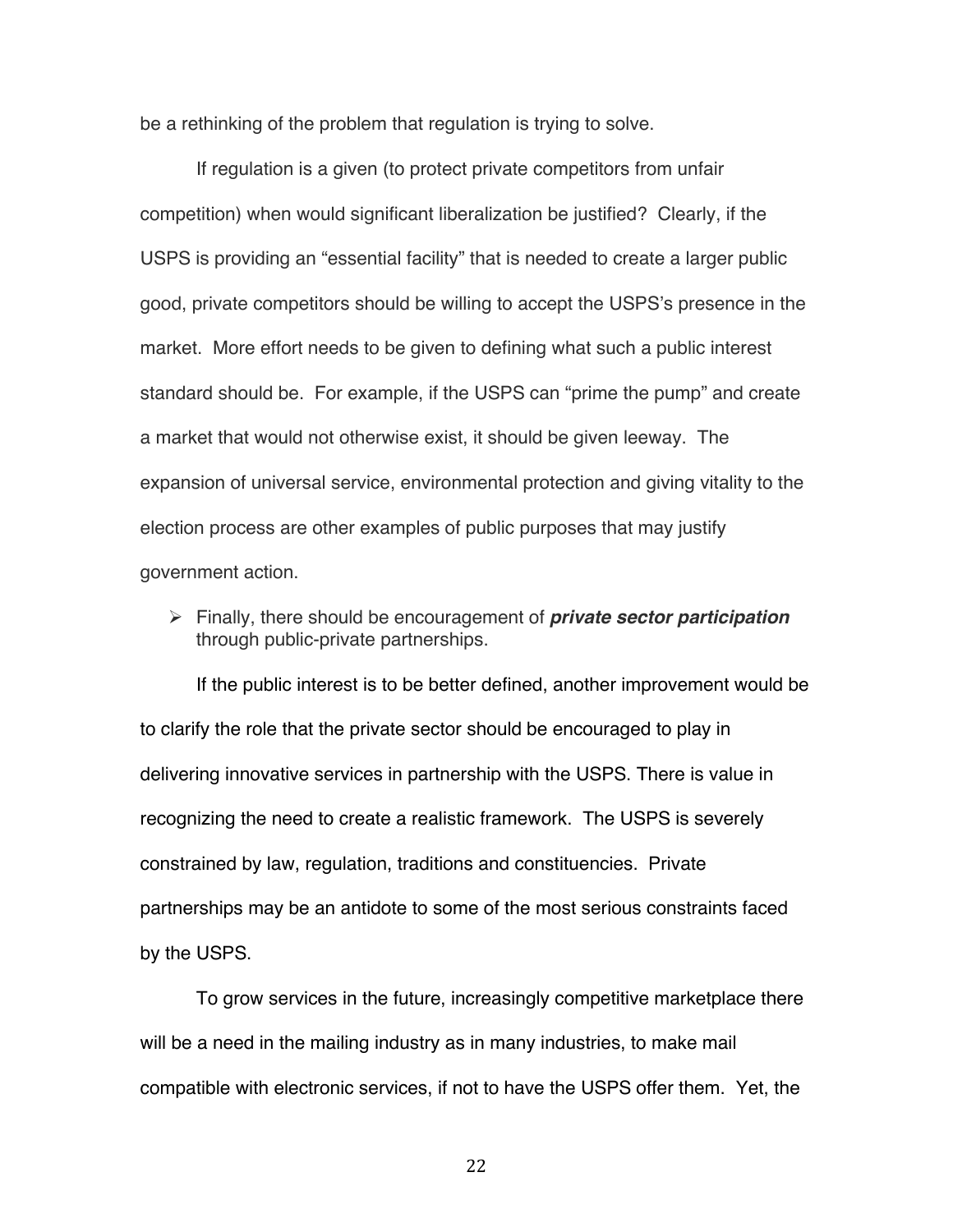market of 2012 has evolved to the point that what might once have been possible – postal leadership in creating electronic infrastructure to develop innovations – may no longer be feasible. To partner with entrepreneurs and firms with the agility and expertise to offer services that are in the public interest<sup>xxiii</sup> may be necessary for the USPS to offer innovative products and services that the marketplace will demand as well as to gain the competitive freedom to offer them at all. The postal reform law of 2006 encouraged partnering with the private sector<sup>xxiv</sup>. Unfortunately, vague Congressional endorsement may not be enough to clarify the rules for partnering that a private investor would need in order to be encouraged to join.

The mechanics of these policy guidelines can be improved. But the USPS is simply not as agile as its competitors. As long as the posts are public institutions, if they are to participate at all, they need to find ways to facilitate innovation through new mechanisms such as public private partnerships $x^{xx}$ .

With clear guidance, the concept of the Chief Innovation Officer can make a valuable contribution to defining the future of the Postal Service. Regulating each innovation as if it were a traditional rate proposal is however a process that is designed for failure. There is time to change course, to clarify goals, objectives and roles but there is little time to waste.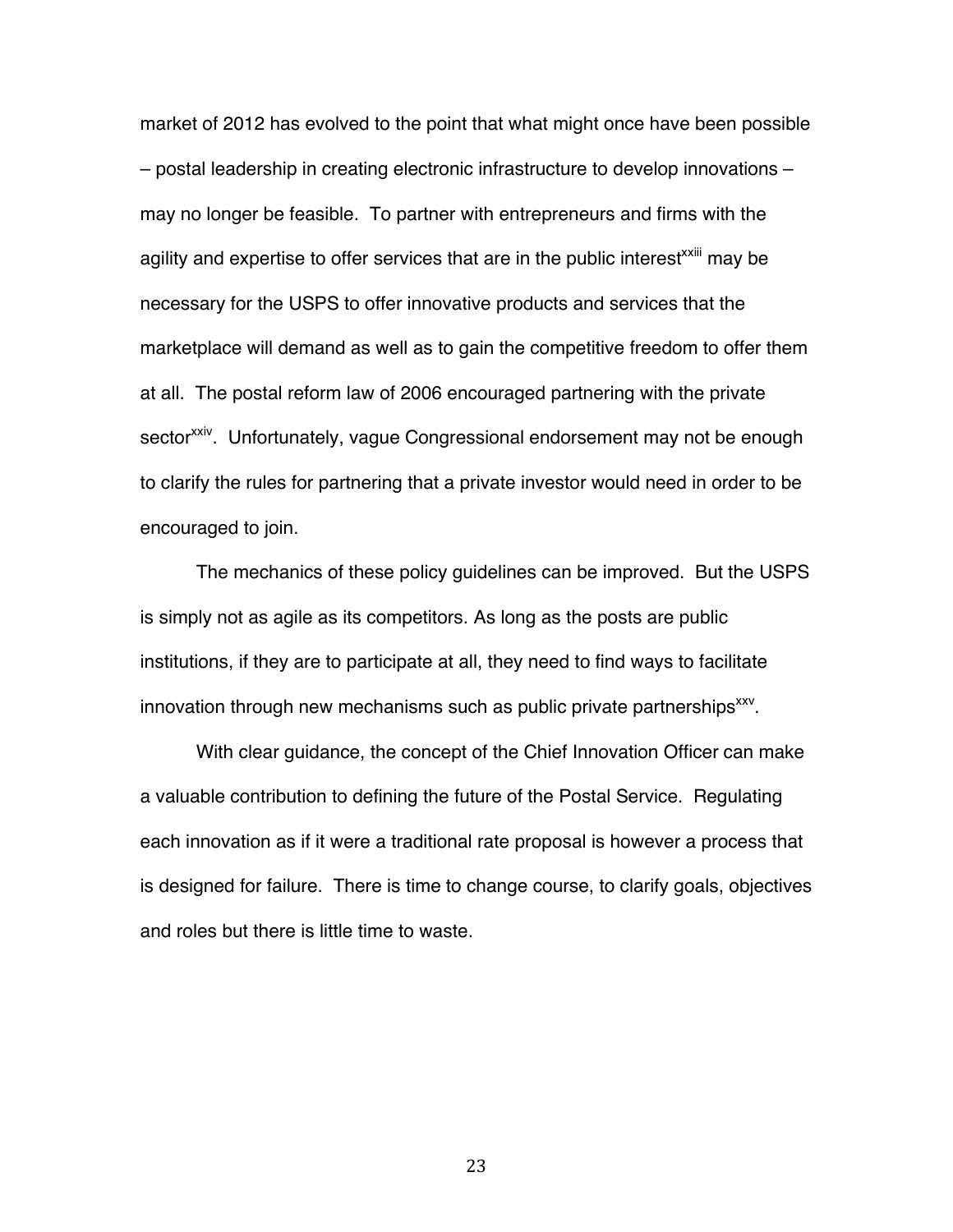<sup>iii</sup> On Postcom Radio, April 18, 2012, the insider postal experts joked about the idea of adding one more officer to the USPS to focus on innovation. The governance issues alone - how would such an officer
"implement"
as
well
as
initiate
if
there
were
also
a
Chief
Marketing
Officer?

For
example. <sup>iv</sup> Summary points from the description of S. 1789 published at **www.postcom.org** any discrepancies between this summary and the actual bill texts or future reports are a result of the author seeking to develop timely comments. Inevitably the question will be asked: what should the Chief Innovation Officer do? This paper suggests that the answer to that question should be a good deal broader than the agenda suggested by the initial summary of S. 1789. In the author's experience in serving in such a job at the USPS – Vice President for Technology applications from December 1993 to June 1996 – many of the best ideas "walked in the door". Smart postal employees had been thinking about things that could be done and they were more than ready to offer them. Consumers, mailers, suppliers and others were also ready to offer new ideas. The agenda of a new Chief Innovation Officer will fill up quickly and screening new ideas will not be the most difficult challenge. What's more there are even new
tools
available
to
a
new
Chief
Innovation
Officer
such
as
an
evolved
Internet
and
government practices
such
as
using
competitions
that
can
be
counted
on
to
produce
new
ideas.

This
paper focuses on the issues of integration that will have to be resolved for the new function to be effective. <sup>v</sup> The challenge in creating successful postal innovation is one with which the author is familiar. I was recruited by Marvin Runyon and Bill Henderson in 1993 to create a digital strategy and had the experience of creating an Electronic Postmark, CONFIRM, kiosk services, a Web Interactive Network of
Government
Services,
hybrid
mail
and
more.

I
am
often
told
that
"you
were
just
ahead
of
your time", which is of course nonsense because virtually all of these ideas came from insightful postal employees who were looking for the opportunity to innovate and had already conceived of many of the opportunities that we pursued. The experience is described in Robert A. F. Reisner. "When a Turnaround
Stalls", *Harvard
Business
Review*,
February
2002.

vi Former Postal Regulatory Commission Edward Gleiman gave a speech in 1974, for example, explaining to the National Postal Policy Council, an association of First Class mailers, that the USPS had reached a key decision point and needed to be stopped from offering new services that reach beyond the traditional array. This point of view was then put into law in the Postal Reform Act of 2006. Section 102 of PAEA. In the words of Vice President Biden, there is no reason to question the motives of any of the policy makers who believed strongly that the USPS should not create new, nonpostal services. But its not clear today that however well motivated that the outcome was in the interest
of
the
USPS.

vii One of the most significant elements of the Postal Accountability and Enhancement Act of 2006 was the firm boundaries that it put around products and services both by defining postal services to be traditional sortation and delivery of hard copy mail and parcels and creating a process that limited everything
that
reached
beyond
those
narrow
bounds.

viii Senator John McCain stated on the floor of the Senate on April 24<sup>th</sup> that he grieved for the buggy whip manufacturers and he grieved for the USPS employees whose compliment needs to be reduced. <sup>ix</sup> Five Year Plan for Profitability, March 16, 2012, USPS.com.

<sup>x</sup> What is meant here is not a specific reference to individual precedents to be found in Administrative Law. Postal lawyers can discuss what the "Third Class Mailers" case may mean when it said in essence that anything that the USPS does that affects a lot of people needs to be reviewed. This is not a discussion of the standards for review but rather that in general, the big actions will require review processes however much the Postal Regulatory Commission may wish to streamline them.

xi Chuck Prow of IBM wrote in "Strategies to Cut Costs and Improve Performance" Charles Prow, Debra
Cammer
Hines,
Daniel
B.
Prieto

http://www.businessofgovernment.org/article/strategies‐cut‐costs‐and‐improve‐performance xii
In
fact,
when
I
was
Vice
President
for
Technology
Applications
we
created
a
sizable
menu
of
postal products
and
services
ranging
from
remote
retail
kiosk
services
to
a
gateway
to
government
to
cyber

<sup>&</sup>lt;sup>i</sup> The theme of growth was on display at the National Postal Forum in Orlando, April 1, 2012. ii April 1-4, see NPF.org.